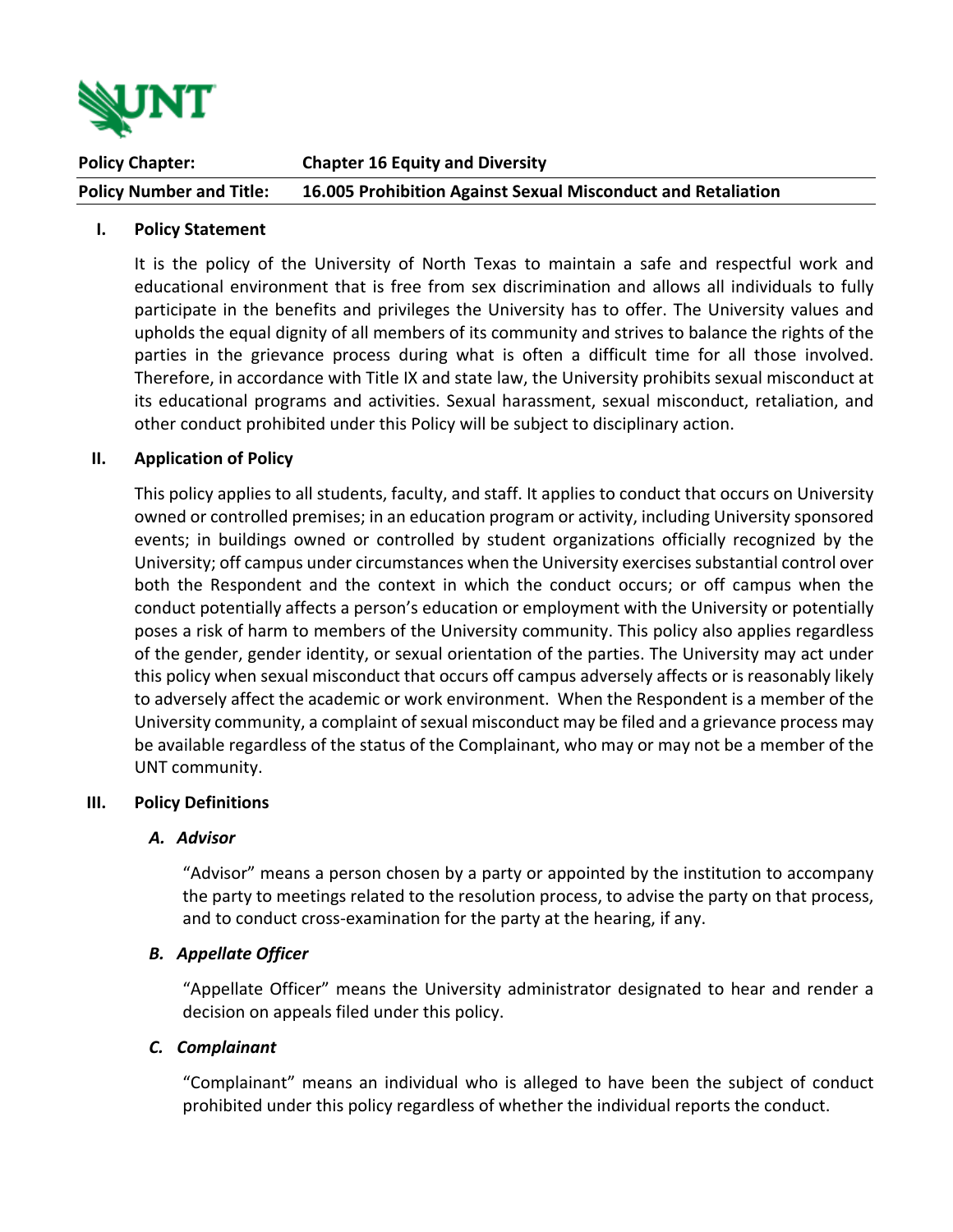## *D. Confidential Employee*

"Confidential employee" means a University employee who is designated by the University as a person with whom students may speak confidentially concerning sexual misconduct or who receives information regarding alleged sexual misconduct under circumstances that render the employee's communications confidential or privileged under other law. A confidential employee is obligated to disclose reports of sexual harassment, sexual assault, dating violence, and stalking as required under this policy based on the requirement of the employee's professional licensure and the nature of their official responsibilities with the University. Confidential Employee, as defined in this policy, includes but is not limited to: licensed professional mental health counselors and health care professionals working in those capacities for the University and the employees they supervise and attorneys and other employees in the UNT Student Legal Services office and UNT System Office of General Counsel. Faculty and staff employees who are licensed mental health workers, licensed medical workers, or licensed attorneys but who are not employed in that capacity by the University, such as faculty members in psychology, social work, nursing, etc., are not Confidential Employees under this policy. Staff members who are employed as Confidential Employees but become aware of alleged sexual misconduct while operating outside the confidential aspect of their work (*e.g.*, a physician in the Student Health and Wellness Center who witnesses sexual harassment between two colleagues who are not patients) are not Confidential Employees under this policy with respect to that particular incident.

## *E. Consent*

"Consent" means words or actions that show an active, knowing, and voluntary agreement to engage in each instance of sexual activity. Consent cannot be obtained by force; coercion; manipulation; threats; or when an individual administers any substance to another person, without the person's knowledge, that intentionally impairs the ability of the person to voluntarily consent. Consent is absent when the sexual activity in question exceeds the scope of previously given consent. Consent may be revoked at any time.

# *F. Dating Violence*

"Dating Violence" means violence committed by a person who is or has been in a social relationship of a romantic or intimate nature with the victim. The existence of such a relationship shall be determined based on the consideration of the following factors: the length of the relationship, the type of relationship, and the frequency of interaction between the persons involved in the relationship. Dating violence incudes but is not limited to: sexual or physical abuse or the threat of such abuse. It does not include acts covered under the definition of domestic violence.

### *G. Day*

"Day" means Monday through Friday during regular University business hours (8:00 a.m. to 5:00 p.m.).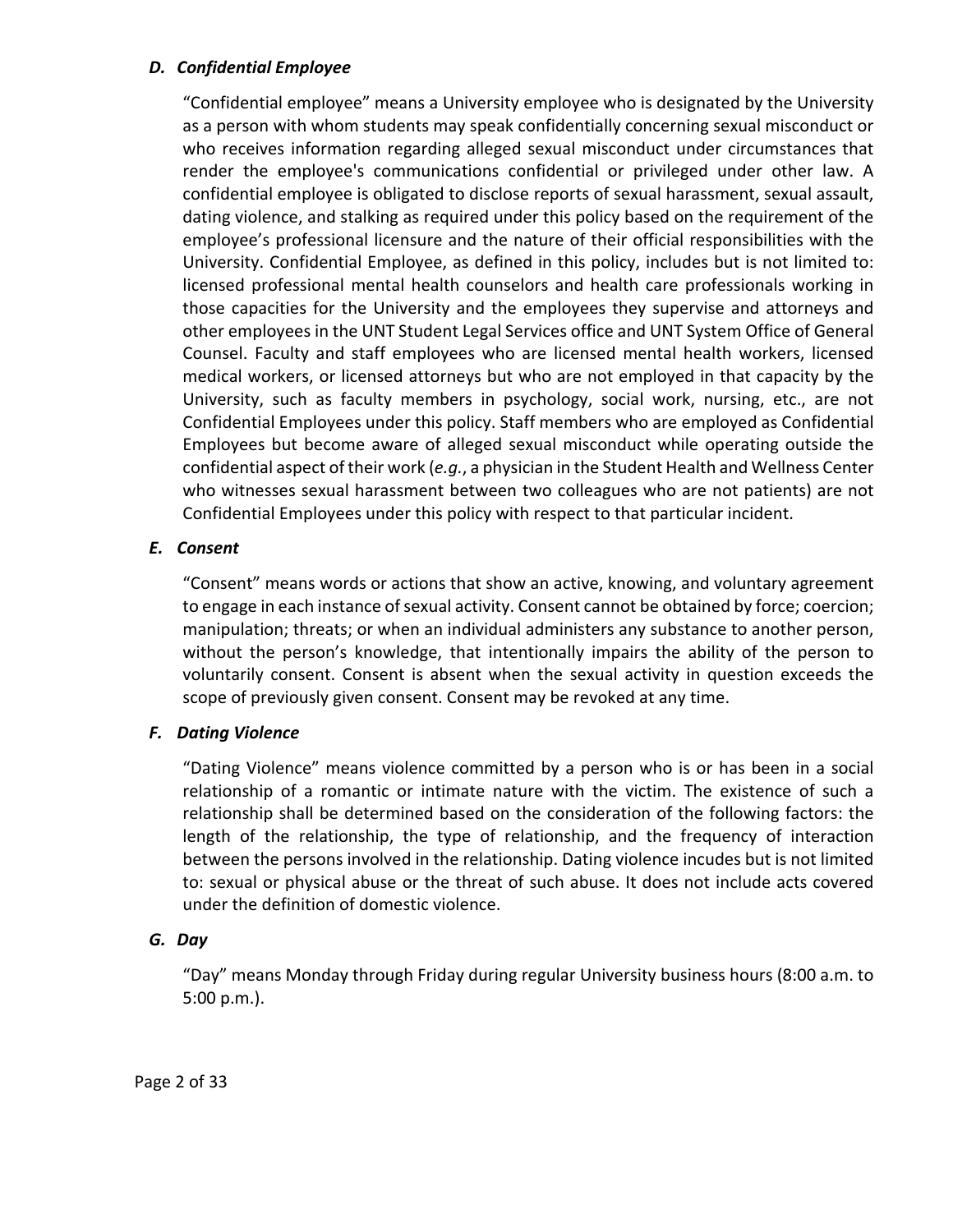### *H. Domestic Violence*

"Domestic Violence" means a felony or misdemeanor crime of violence committed by a current or former spouse or intimate partner of the victim, by a person with whom the victim shares a child in common, by a person who is cohabitating with or has cohabitated with the victim as a spouse or intimate partner, by a person similarly situated to a spouse of the victim under the domestic or family violence laws of the jurisdiction in which the crime of violence occurred, or by any other person against an adult or youth victim who is protected from that person's acts under the domestic or family violence laws of the jurisdiction in which the crime of violence occurred.

## *I. Education Program or Activity*

"Education program or activity" refers to locations, events, or circumstances where Recipient exercises substantial control over both the Respondent and the context in which the sexual harassment, discrimination, and/or retaliation occurs and also includes any building owned or controlled by a student organization that is officially recognized by the Recipient.

## *J. Employee*

"Employee" means an individual who is employed part-time, full-time, or in a temporary capacity as faculty or staff, or who is required to be a student as a condition of employment.

## *K. Good Faith*

"Good Faith" means a reasonable belief that the reported conduct was prohibited under this policy. Good faith is based on the reporting individual's education, training, and experience.

### *L. Hearing Officer*

"Hearing Officer" means one of three decision-makers in a live hearing. The Hearing Officer will manage the questioning of parties and witnesses in the hearing, and will issue the written determination of responsibility.

### *M. Hearing Panel*

"Hearing Panel" means a group of three individuals, including a Hearing Officer, convened for the purpose of a live hearing after an investigation of sexual harassment.

### *N. Hearing Panelist*

"Hearing Panelist" means a member of a hearing panel.

### *O. Incapacitation*

"Incapacitation" means that a person lacks the ability to voluntarily agree to sexual activity because the person is asleep, unconscious, under the influence of an anesthetizing or intoxicating substance such that the person does not have control over their body, or is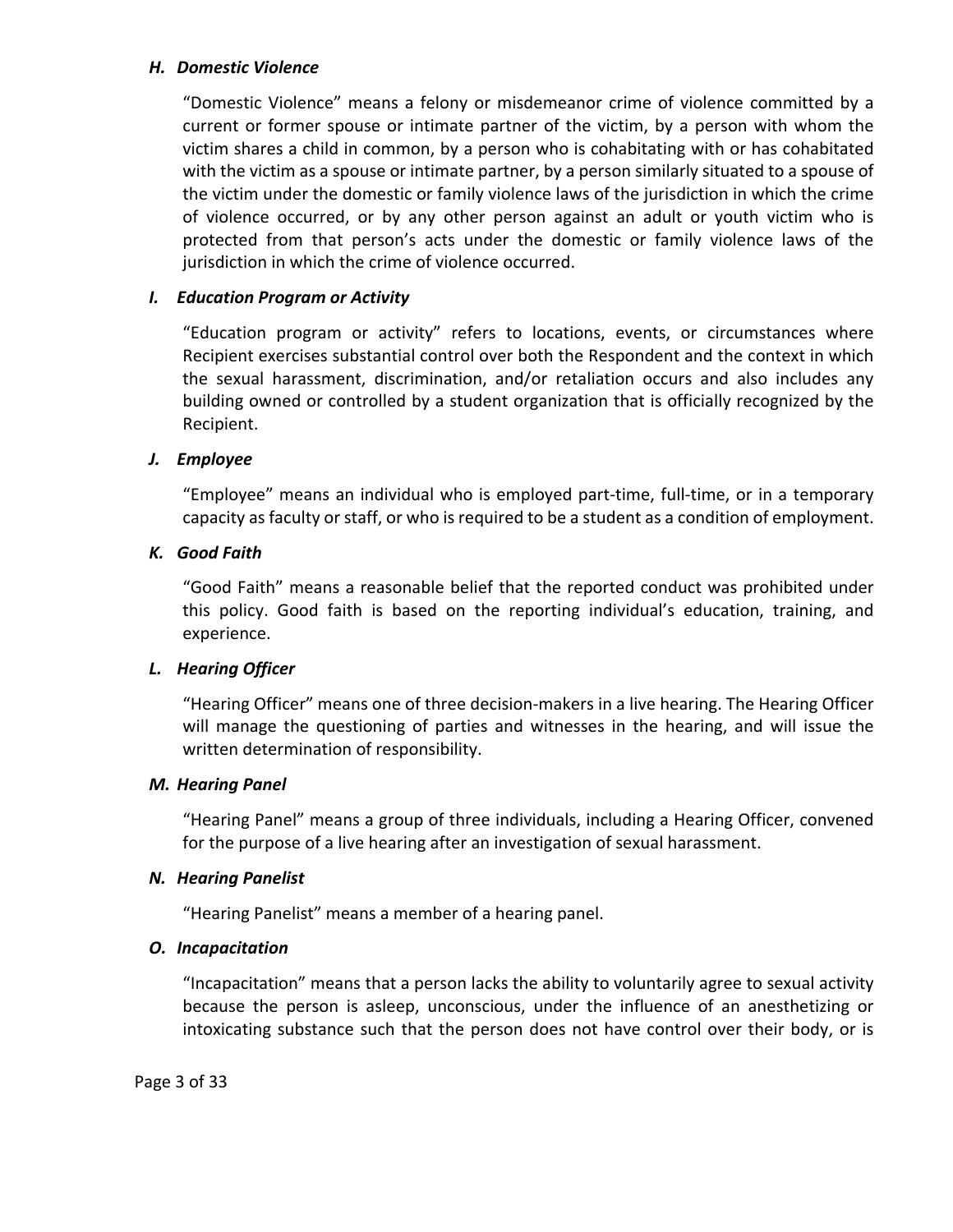otherwise unaware that sexual activity is occurring. Incapacitation is not the same as intoxication. When alcohol is involved, incapacitation is a state beyond drunkenness or intoxication. When drug use is involved, incapacitation is a state beyond being under the influence or impaired by use of the drug. Alcohol and other drugs impact each individual differently, and determining whether an individual is incapacitated requires an individualized determination. A party who engages in sexual conduct with a person who is incapacitated under circumstances in which a reasonable sober person in similar circumstances would have known the person to be incapacitated is responsible for sexual misconduct.

## *P. Live Hearing*

"Live Hearing" (or "Hearing") means a proceeding where the Complainant, Respondent, and all participants are physically present in the same geographic location, or, at the University's discretion, where the Complainant, Respondent, witnesses, and other participants may appear virtually with technology that allows participants simultaneously to see and hear the proceeding.

# *Q. Preponderance of the Evidence*

"Preponderance of the Evidence" means the amount of information necessary to establish whether an alleged policy violation occurred (*i.e.*, more likely true than not true). Preponderance of the evidence is also referred to as the greater weight of the evidence. The burden of proof always rests with the University.

### *R. Respondent*

"Respondent" means an individual identified as allegedly having engaged in conduct prohibited under this policy regardless of whether a formal complaint is made.

# *S. Retaliation*

"Retaliation" means taking or attempting to take materially adverse action by intimidating, threatening, coercing, harassing, or discriminating against any individual for the purpose of interfering with any right or privilege secured by law or policy, or because the individual has made a report or complaint, testified, assisted, or participated or refused to participate in, in any manner, an investigation, proceeding, or hearing under this policy and procedure. Retaliation also includes filing a complaint or other action against an individual for alleged violation of University policy unrelated to sexual harassment but arising out of the same facts or circumstances as a report of sex discrimination or sexual harassment, or a report or formal complaint of sexual harassment, for the purpose of interfering with any right or privilege secured by Title IX or this policy.

# *T. Sanctioning Official*

"Sanctioning Official" refers to the University official who assigns sanctions to individuals who are found responsible by a Hearing Panel for violating certain portions of this Policy.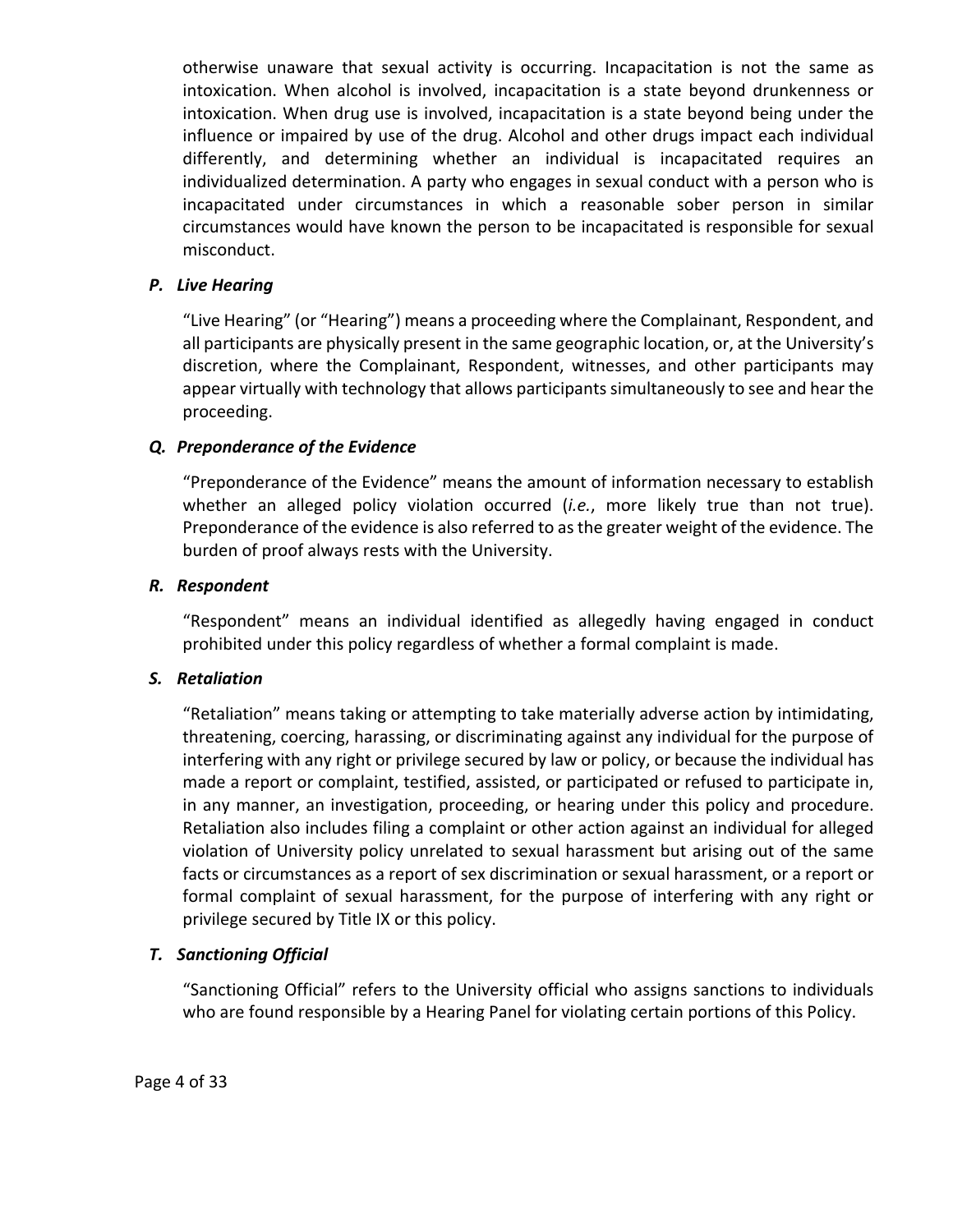### *U. Sexual Assault*

"Sexual Assault" means an offense that meets the definition of rape, fondling, incest, or statutory rape.

1. Rape

The penetration, no matter how slight, of the vagina or anus with any body part or object, or oral penetration by a sex organ of another person, without the consent of the victim.

2. Fondling

The touching of the private body parts of another person for the purpose of sexual gratification, without the consent of the victim, including instances where the victim is incapable of giving consent because of his/her age or because of his/her temporary or permanent mental incapacity.

3. Incest

Sexual intercourse between persons who are related to each other within the degrees wherein marriage is prohibited by law.

4. Statutory Rape

Sexual intercourse with a person who is under the statutory age of consent.

# *V. Sexual Coercion*

"Sexual Coercion" means the use of manipulation or threat to force someone to engage in a sexual act.

# *W. Sexual Exploitation*

"Sexual Exploitation" means taking non-consensual or abusive sexual advantage of an individual for the benefit or advantage of anyone other than the person being exploited. Examples of sexual exploitation include but are not limited to: non-consensual video or audio-taping of sexual activity, undetected viewing of another's sexual activity or other types of sex-based voyeurism, or the intentional removal of a condom or other prophylactic barrier during sexual activity without the consent of a sexual partner.

# *X. Sexual Harassment – State*

"Sexual Harassment – State" or "State Sexual Harassment" means unwelcome, sex-based verbal or physical conduct that:

- 1. In the employment context, unreasonably interferes with a person's work performance or creates an intimidating, hostile, or offensive work environment; or
- 2. in the education context, is sufficiently severe, persistent, or pervasive that the conduct interferes with a student's ability to participate in or benefit from educational programs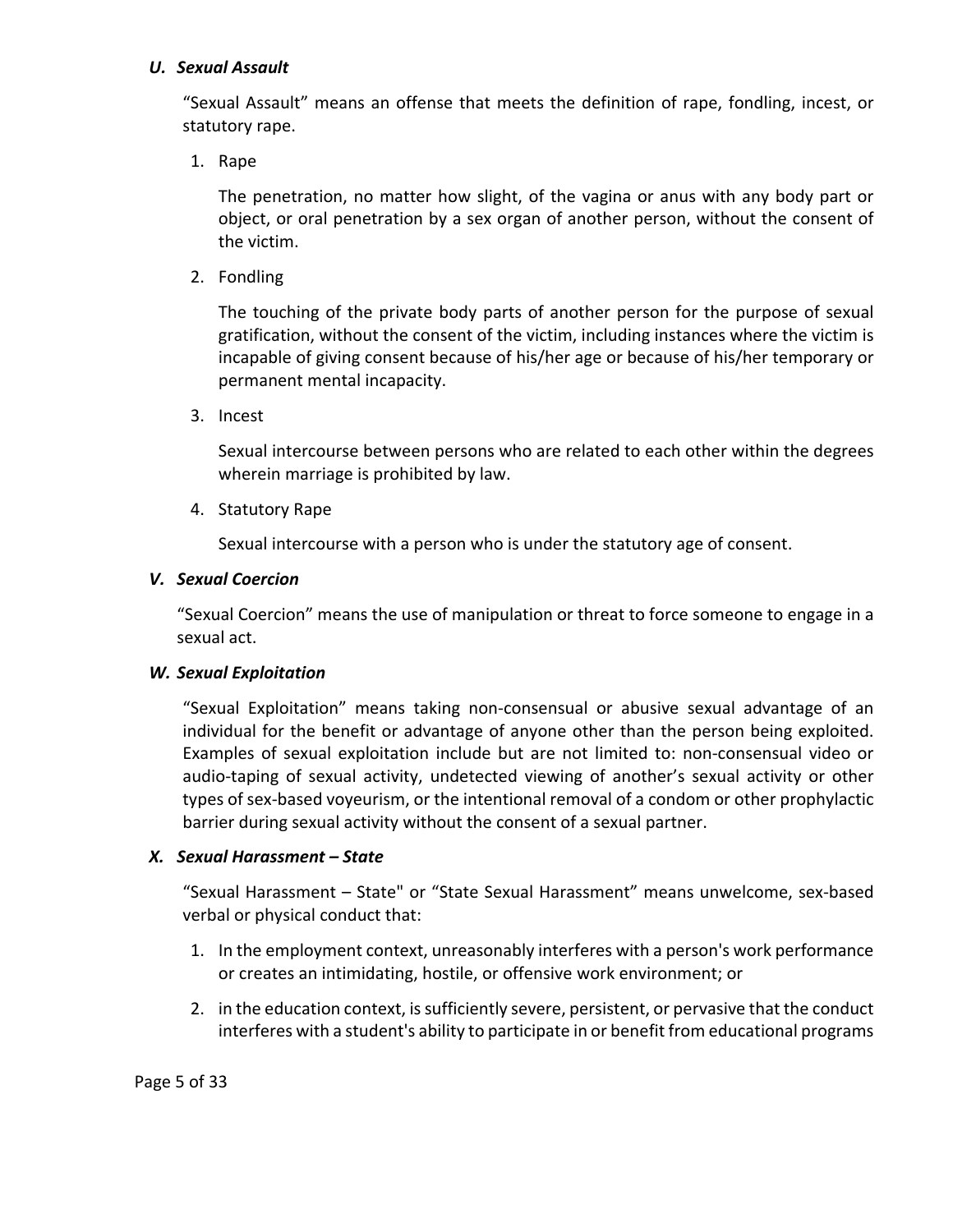or activities at a postsecondary educational institution.

## *Y. Sexual Harassment – Title IX*

"Sexual Harassment – Title IX" or "Title IX Sexual Harassment" means Conduct on the basis of sex that satisfies one or more of the following:

- 1. Quid pro quo: An employee of the institution conditioning the provision of an aid, benefit, or service of the University on an individual's participation in unwelcome sexual conduct;
- 2. Unwelcome conduct determined by a reasonable person to be so severe, pervasive, and objectively offensive that it effectively denies a person equal access to the University's education program or activity; or
- 3. "Sexual assault," "dating violence," "domestic violence," or "stalking" as defined in this Policy.

Subsections (a) and (c) in this definition are not evaluated for severity, pervasiveness, offensiveness, or denial of equal educational access, because such conduct is sufficiently serious to deprive a person of equal access. Therefore, any instance of quid pro quo sexual harassment and any instance of sexual assault, dating violence, domestic violence, and stalking are considered sexual harassment under this Policy.

## *Z. Sexual Harassment*

"Sexual Harassment" without the qualifier "State" or "Title IX" refers to both State Sexual Harassment and Title IX Sexual Harassment.

1. Sexual Misconduct

"Sexual Misconduct" refers to sexual harassment, sexual assault, sexual coercion, sexual exploitation, dating violence, domestic violence, and stalking.

2. Stalking

"Stalking" means engaging in a course of conduct directed at a specific person that would cause a reasonable person to (1) fear for the person's safety or the safety of others; or (2) suffer substantial emotional distress. "Course of conduct" means two or more acts, including but not limited to: acts in which the stalker directly, indirectly, or through third parties, by any action, method, device, or means follows, monitors, observes, surveils, threatens, or communicates to or about, a person, or interferes with a person's property. "Substantial emotional distress" means significant mental suffering or anguish that may, but does not necessarily, require medical or other professional treatment or counseling. "Reasonable person" means a reasonable person under similar circumstances and with similar identities to the victim.

# *AA. Student*

"Student" means an individual who is registered or enrolled in one or more courses for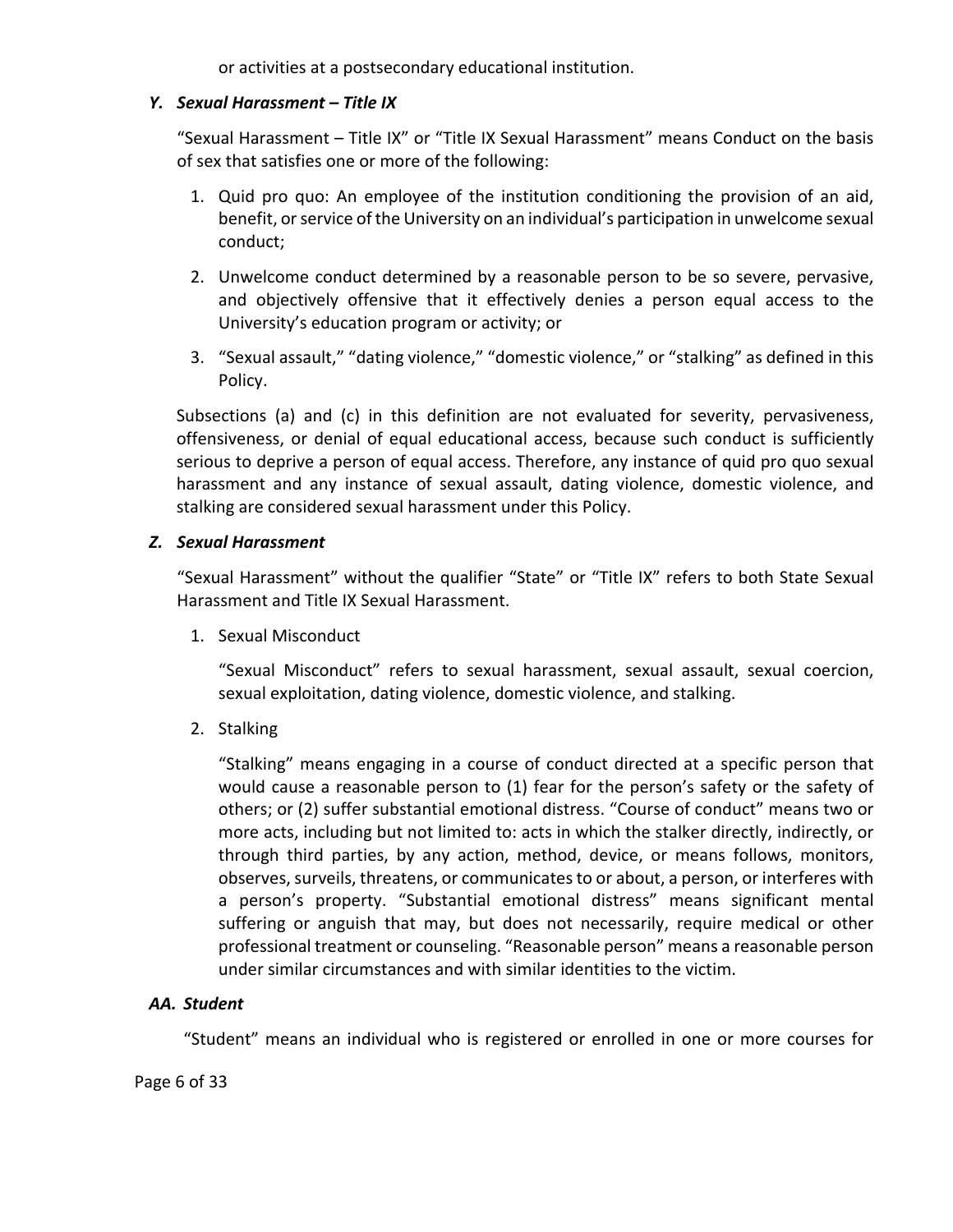credit at the University.

### *BB. Survivor Advocate*

"Survivor Advocate" means an individual employed by the University to provide advocacy services to survivors of sexual misconduct, relationship violence and stalking, including information about on and off campus resources, counseling services, health and safety programs, academic and on- campus housing options, protective orders, crime victim compensation, and other resources. The Survivor Advocate is not a confidential employee.

# *CC. Title IX Coordinator*

"Title IX Coordinator" means a University of North Texas employee designated by the President to implement, monitor, and enforce the University's Title IX program. In this policy, reference to the Title IX Coordinator also means a Deputy Title IX Coordinator or the Coordinator's designee. The Title IX Coordinator is located in the Office of Equal Opportunity.

## **IV. Policy Responsibilities**

# *A. Procedures for reporting and responding to alleged sexual misconduct*

- 1. Reporting Sexual Harassment and Other Sexual Misconduct
	- a. Call 911 to report imminent danger of harm or to report criminal activity. It is important that victims of sexual harassment, sexual assault, dating violence, domestic violence, or stalking go to a hospital for treatment and preservation of evidence, if applicable, immediately after the incident.
	- b. Sexual harassment and other forms of sexual misconduct may be reported to the University via the University website [report.unt.edu,](https://studentaffairs.unt.edu/dean-of-students/report) including anonymously, or to a Confidential Employee. A student who wishes to report sexual harassment and other sexual misconduct may report to the Dean of Students, the Title IX Coordinator, or a Deputy Title IX Coordinator.
	- c. An individual who believes they have been subjected to sexual harassment or other sexual misconduct, should immediately report the conduct to the Title IX Coordinator.
	- d. Employees must report sexual harassment and other sexual misconduct as set out below.
- 2. Duty to Report
	- a. Employees who, in the course of performing their authorized duties, witness or receive information regarding the occurrence of an incident that the employee reasonably believes constitutes sexual harassment or other sexual misconduct and is alleged to have been committed by or against a person who was a student enrolled at or an employee of UNT at the time of the incident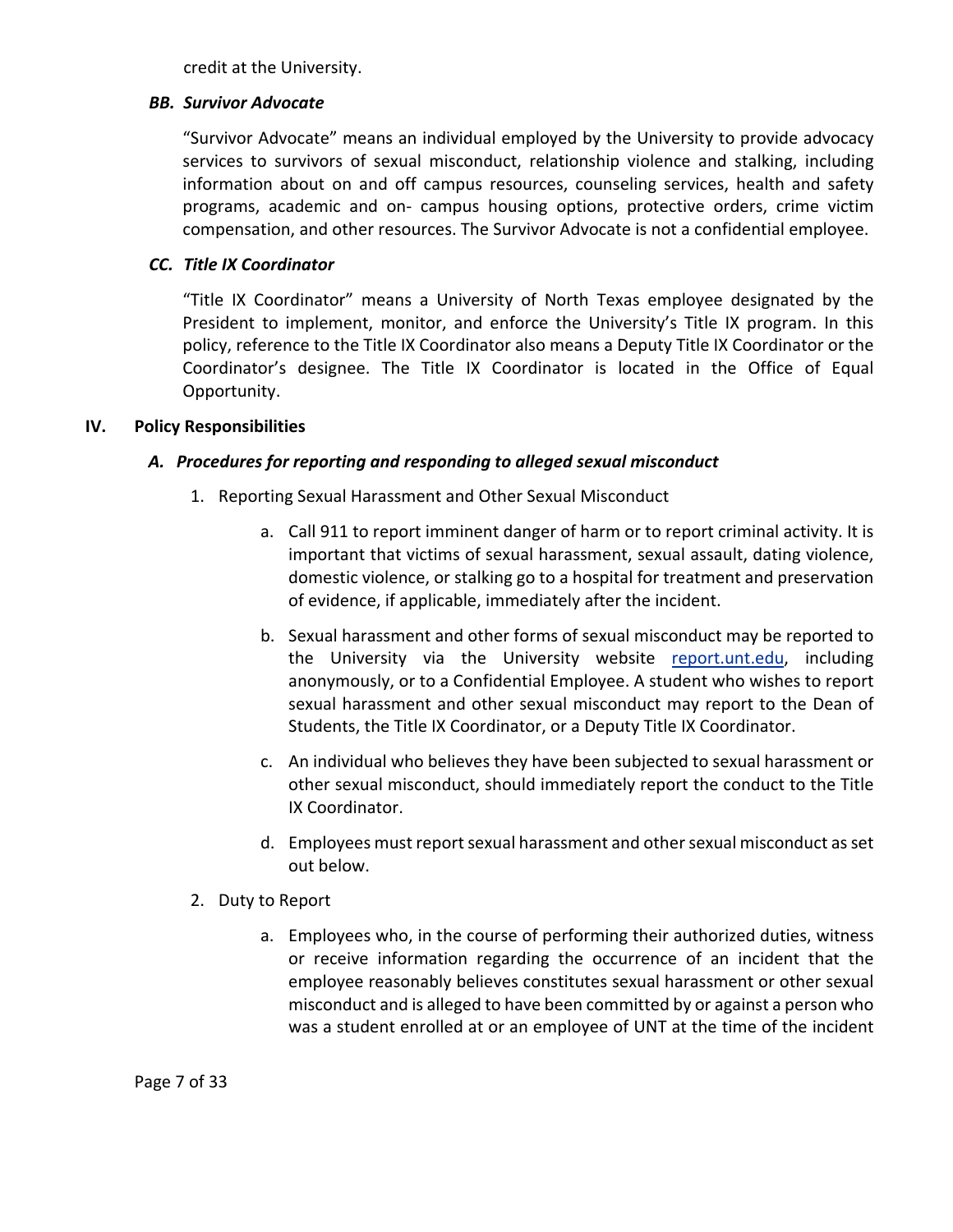shall promptly report the incident to the Title IX Coordinator or a Deputy Title IX Coordinator. The report must include all information concerning the incident known to the reporting person that is relevant to the investigation and, if applicable, redress of the incident, including whether an alleged victim has expressed a desire for confidentiality in reporting the incident. Students and other individuals, including visitors, are strongly encouraged to report sexual harassment and other sexual misconduct to the Title IX Coordinator in the Office of Equal Opportunity or a Deputy Title IX Coordinator.

- *b. Exceptions to Duty to Report*
	- i. Confidential Employees, as defined in this policy, are obligated to report sexual harassment and other sexual misconduct to the Title IX Coordinator or a Deputy Title IX Coordinator. When reporting, these individuals shall state only the type of incident reported and shall not include other information that would violate a student's expectation of privacy.
	- ii. A person is not required to make a report under this section concerning an incident in which the person was a victim of sexual harassment and other sexual misconduct.
	- iii. A person is not required to make a report pursuant to this policy concerning an incident of which the person received information due to a disclosure made at a sexual harassment, sexual assault, dating violence, or stalking public awareness event sponsored by the University or by a student organization affiliated with the University.
- *c. Ramifications of failure to report*
	- i. The University will terminate the employment of an employee whom the institution determines in accordance with University policy to have knowingly failed to report certain types of sexual misconduct as required in this policy (*i.e.*, the employee is required to make a report of sexual assault, sexual harassment, dating violence, or stalking and knowingly fails to do so).
	- ii. The University may discipline an employee who fails to report other forms of sexual misconduct (*i.e.*, sexual coercion, sexual exploitation, and domestic violence).
- 3. False or Bad Faith Reports
	- a. Any individual who makes a false report under this policy is subject to disciplinary action. A report is not false or made in bad faith simply because an investigation did not find sufficient evidence to substantiate the alleged violation. The University will terminate the employment of an employee whom the institution determines in accordance with University policy to have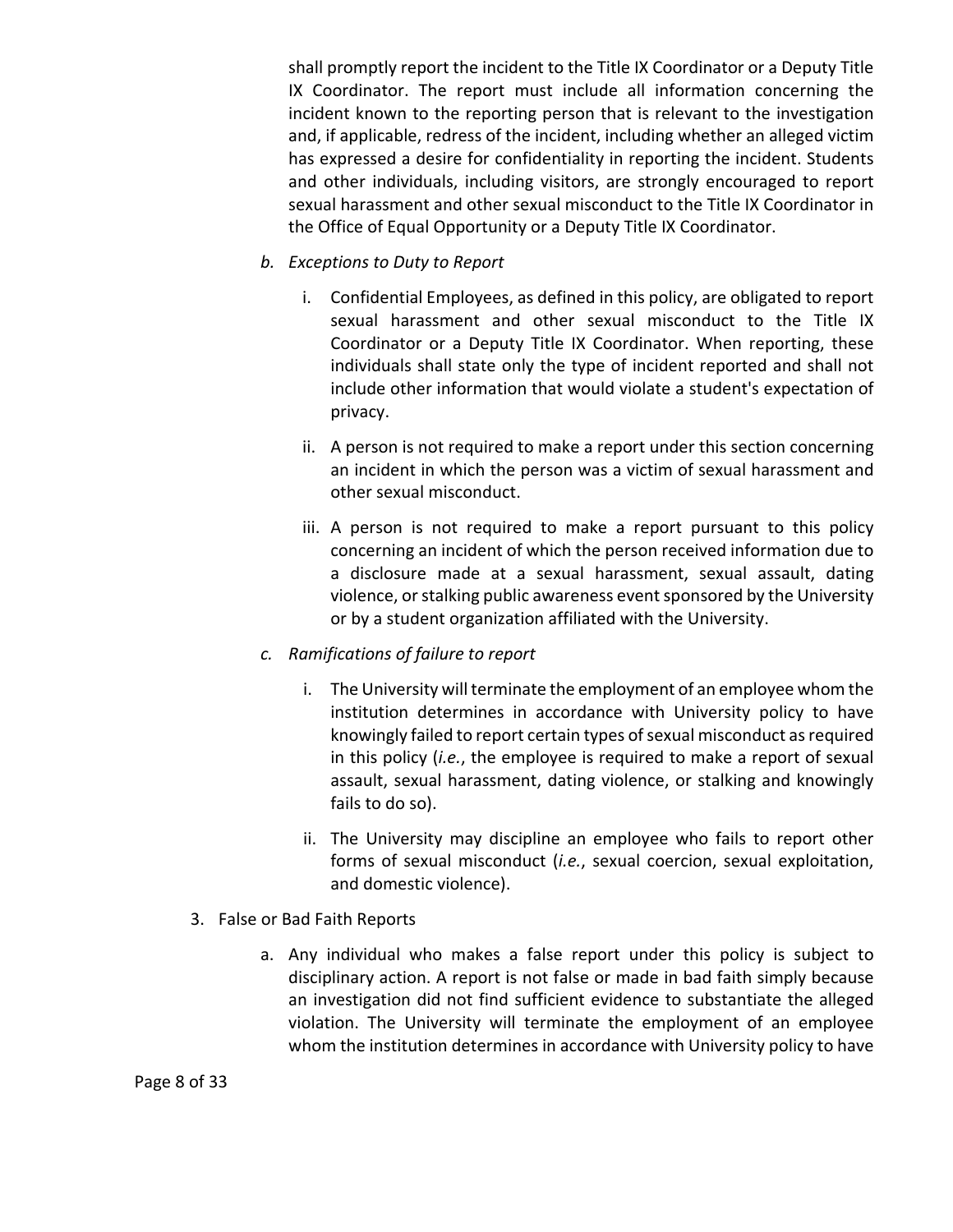knowingly made a report of sexual harassment or other sexual misconduct that is false, with the intent to harm or deceive.

- 4. Protection Against Retaliation
	- a. Retaliation is prohibited against any person who reports or encourages another to report any behavior prohibited by this policy, who participates in an investigation conducted under this policy, or who seeks assistance or guidance from any University department or external official or organization authorized to remediate conduct prohibited under this policy. This protection against retaliation does not apply to a student or employee who:
		- i. Reports an incident of sexual misconduct under this policy that was perpetrated by that person or the person assisted in the sexual misconduct; or
		- ii. Cooperates with an investigation, a disciplinary process, or a judicial proceeding relating to an allegation that person perpetrated an incident prohibited under this policy.
- 5. Confidentiality
	- a. Protection of Non-Confidential Information. Information may be protected from disclosure as permitted by section 51.971 of the Texas Education Code when it is collected or produced as part of an investigation conducted under this policy and disclosing the information would interfere with an ongoing investigation, or it is collected or produced by a University official for the purpose of reviewing a compliance process.
	- b. Authorized Disclosure of Alleged Victim's Identity. The identity of an alleged victim of sexual harassment or other sexual misconduct, may be disclosed with the written and signed consent of the alleged victim or when the information is released to the following:
		- i. persons employed by or under contract with the university when necessary to conduct an investigation of the report or any related hearings;
		- ii. a law enforcement officer as necessary to conduct a criminal investigation of the report;
		- iii. a health care provider in an emergency situation, as determined necessary by the institution;
		- iv. the person or persons alleged to have perpetrated the incident, to the extent required by other law; or potential witnesses to the incident as necessary to conduct an investigation of the report.
	- c. Authorized Disclosure of the Identity of Other Individuals Involved in Reports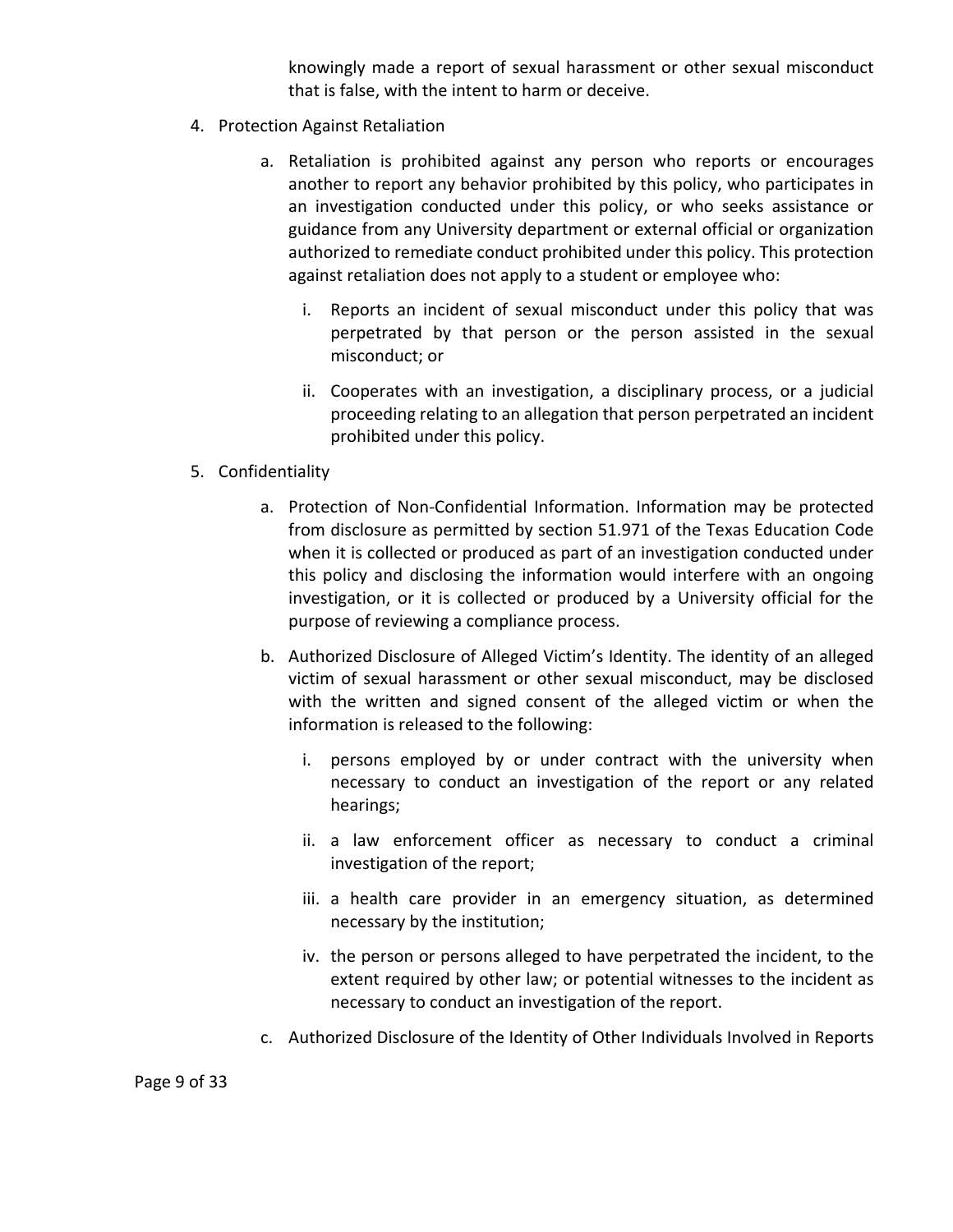of Sexual Harassment or Other Sexual Misconduct. The identity of an individual who reports sexual harassment or other sexual misconduct under this policy, who sought guidance from the University concerning such alleged conduct, or who participated in the University's investigation of alleged conduct prohibited under this policy; or the identity of a person who is alleged in a report made to the University to have engaged in conduct or assisted in the commission of conduct prohibited under this policy but found not responsible for such conduct after a University investigation, is confidential and not subject to disclosure under the Texas Public Information Act, and may be disclosed only to:

- i. University officials as necessary to conduct an investigation of the report;
- ii. a law enforcement officer as necessary to conduct a criminal investigation of the report, or
- iii. a health care provider in an emergency situation, as determined necessary by relevant University officials.
- 6. Rights of Victims of Alleged Sexual Harassment and Other Sexual Misconduct
	- a. The right to report the incident to the University and to receive a prompt and equitable resolution of the report;
	- b. The right to report or not report the alleged conduct to law enforcement if it constitutes a crime; and
	- c. The right to be assisted by the University in reporting the alleged conduct to law enforcement if it constitutes a crime.
- 7. Protocol for Responding to Reports of Sexual Harassment, Including Interim Measures
	- *a. Applicability of the Grievance Process*

The Grievance Process in this Policy applies to the following situations:

- i. Students. The Grievance Process in Sections 7.d. through 7.o. of this Policy applies in the instances where the conduct alleged includes Title IX Sexual Harassment, as defined above.
- ii. Employees. For faculty and staff, the Grievance Process in sections 7.d. through 7.o. applies where each of the following conditions is met:

(a.) The Respondent is an employee at the University at the time of the alleged conduct;

(b.) The conduct alleged is Title IX Sexual Harassment under this Policy;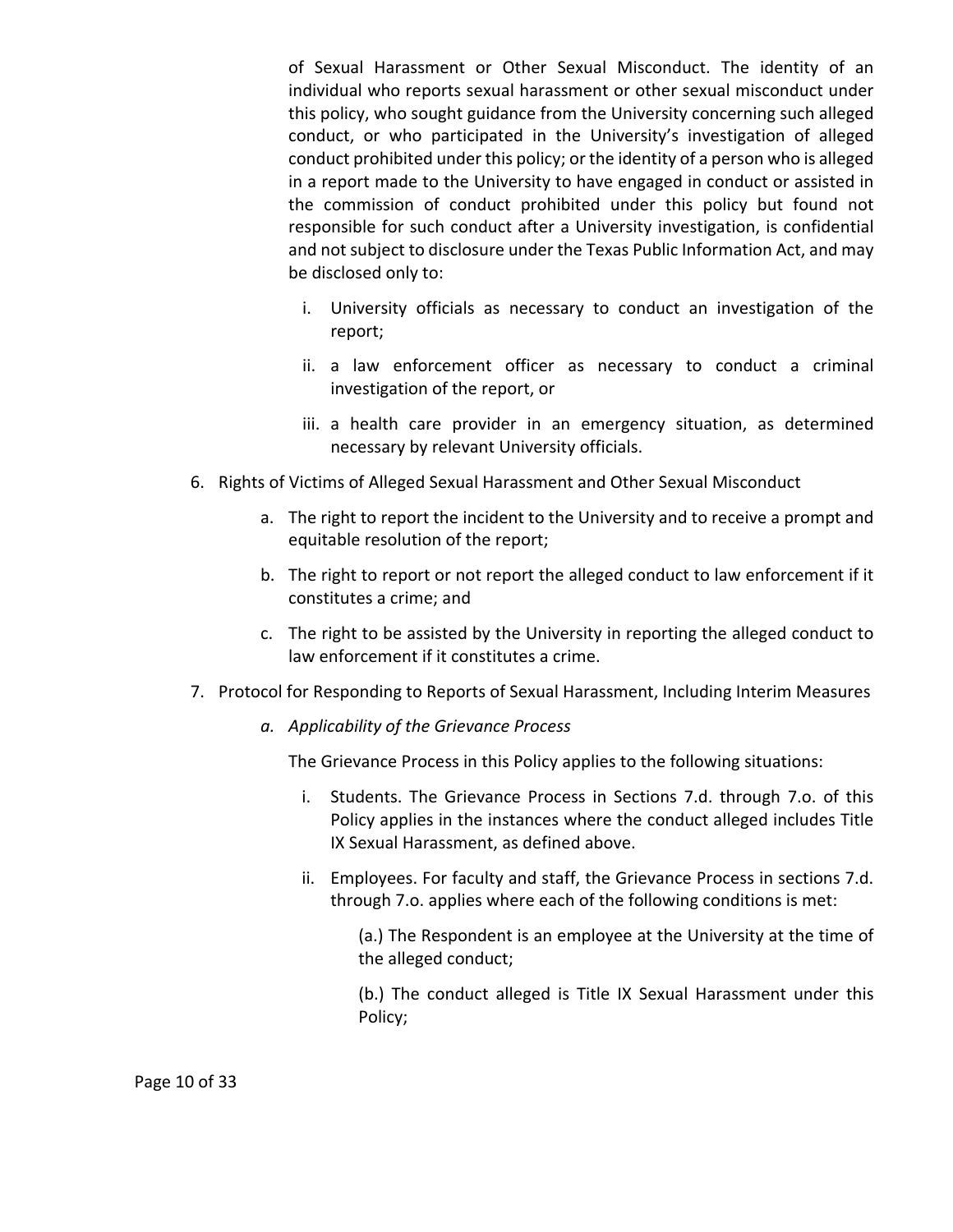(c.) The alleged conduct occurred against a person in the United States; and

(d.) The Complainant was participating or attempting to participate in an education program or activity at the University at the time of the alleged conduct. This element is met if the conduct occurred in any of the following: on any University property, during any University activity, in a building owned or controlled by a student organization that is officially recognized by the University, or in instances where the University exercised substantial control over the Respondent and the context in which the alleged conduct occurred.

iii. In all other instances, allegations of Sexual Misconduct that do not include Title IX Sexual Harassment will be handled in accordance with the procedures of Section 7.p. when the Respondent is a Student at the time of the alleged conduct and Section 7.q. when the Respondent is an employee at the time of the alleged conduct.

### *b. Reviewing Allegations*

The Title IX Coordinator will review all allegations of sexual misconduct. The Title IX Coordinator or a designee shall consult the Complainant, if the individual's identity is known, before recommending interim measures or before initiating an investigation. This consultation must include informing the Complainant that:

- i. the Complainant may file a criminal complaint with law enforcement officials at any time;
- ii. the University has an obligation to remediate sexual harassment and other sexual misconduct, and that an investigation may be conducted whether or not a criminal complaint is filed;
- iii. the University can take measures to protect against continued sexual harassment or other sexual misconduct and retaliation;
- iv. voluntary withdrawal of an allegation will not necessarily result in termination of an investigation; and
- v. the Complainant should contact the Title IX Coordinator if retaliation is suspected.
- *c. Interim or Supportive Measures*
	- i. The University shall provide the following interim or supportive measures to student Complainants and student Respondents: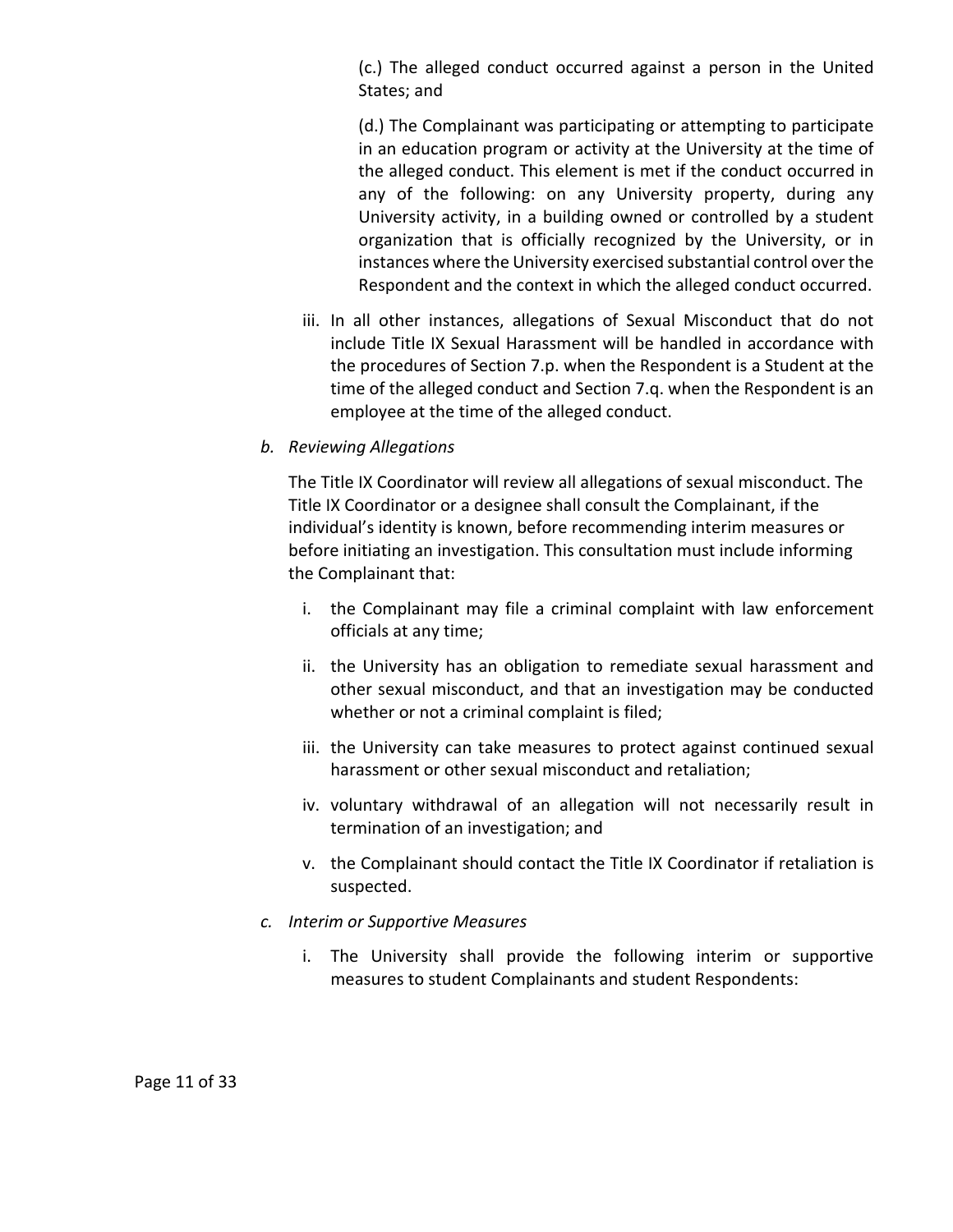(a.) counseling from a counselor that does not provide counseling to another person involved in the incident; and

(b.) permission to drop a course in which both the Complainant and the Respondent are enrolled without any academic penalty.

- ii. The University may take other administrative action to protect or support the Complainant, the Respondent, and any other individual against prohibited conduct including retaliation, or to ensure the prompt and efficient completion of an investigation. Interim measures are not disciplinary in nature and must be consistent with other University policies. Interim measures may include but are not limited to: administrative directives for no contact, housing reassignments, leaves of absence, modified schedules, campus security escorts, altered academic arrangements, and increased security.
- *d. Formal Complaints*
	- i. To begin the Grievance Process, the Complainant must sign a Formal Complaint requesting an investigation and submit it to the Title IX Coordinator. The complaint must include a written statement setting out the known details of the alleged sexual harassment, including the following:
		- (a.) Complainant's name and contact information;
		- (b.) Respondent's name, if known;
		- (c.) Description of the alleged occurrence(s);
		- (d.) Date(s) and location(s) of the alleged occurrence(s);
		- (e.) Names of any witnesses to the alleged occurrence(s); and
		- (f.) The resolution sought.
	- ii. The Complainant may submit documents or any other information that is related to the Formal Complaint.
	- iii. The Title IX Coordinator may sign a Formal Complaint against a Respondent and initiate an investigation when in the best interest of the University community.
- *e. Formal Complaint Dismissals*
	- i. Mandatory Dismissal of Complaint. The University, as required by Title IX, *must* dismiss a Formal Complaint or an allegation in the complaint, when the alleged conduct:
		- (a.) Does not meet the definition of Title IX Sexual Harassment as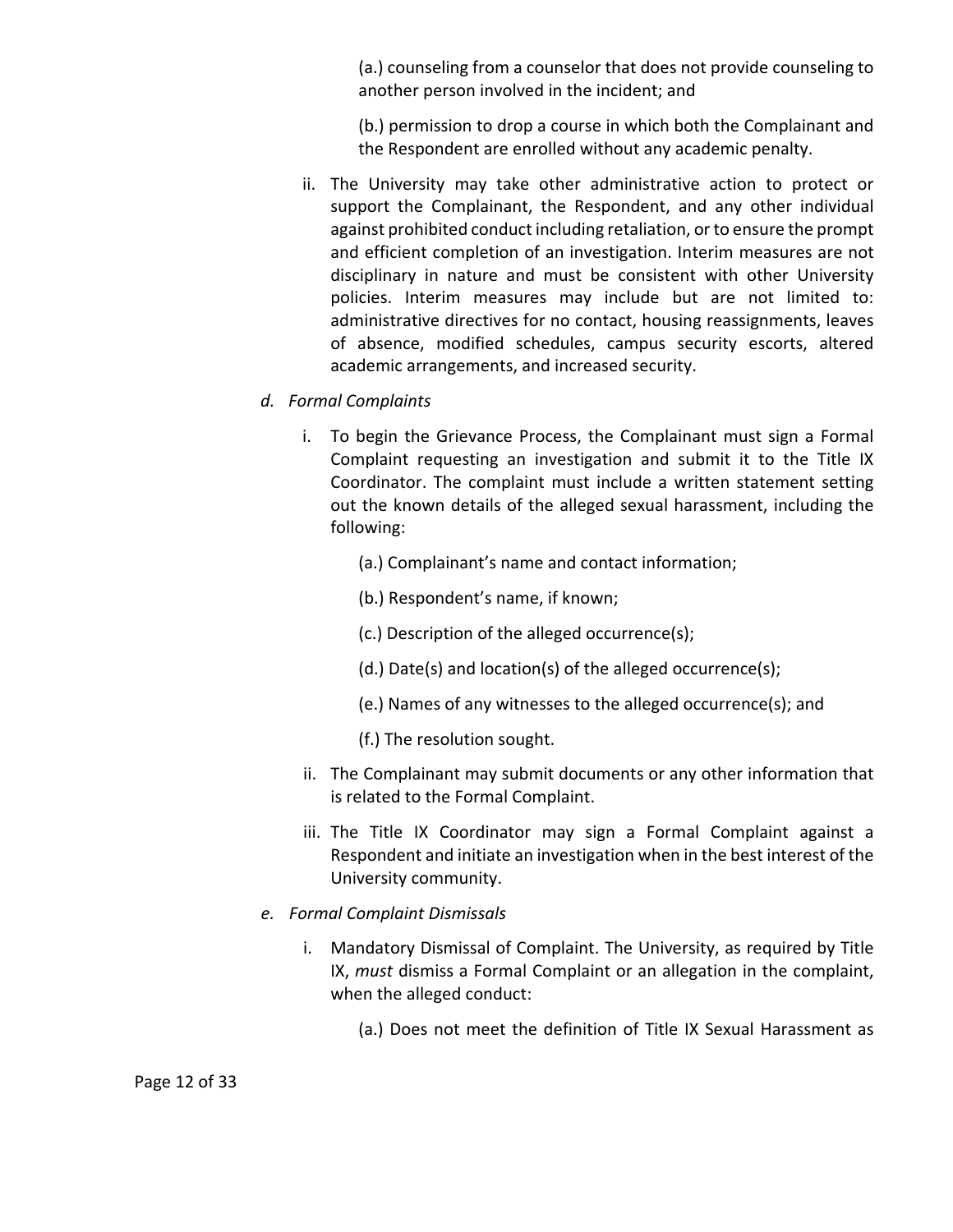defined in this policy;

- (b.) Did not occur in a UNT educational program or activity; or
- (c.) Did not occur against a person in the United States.
- ii. Discretionary Dismissal of Complaint. The University *may* dismiss a Formal Complaint or allegation made under this Policy:

(a.) upon the Complainant's written request and delivery of the request to the Title IX Coordinator;

(b.) when the Respondent was an employee and is no longer employed by the University at the time the Formal Complaint is filed; or

(c.) when specific circumstances prevent the University from gathering evidence sufficient to reach a determination concerning the complaint or an allegation in the complaint.

- iii. Other Investigation. When the Respondent is a student who withdraws or graduates prior to resolution of an allegation of sexual misconduct in accordance with University policy, the University shall resolve an allegation of sexual harassment dismissed under Section 7.e. of this policy or other allegations of sexual harassment, sexual assault, dating violence, or stalking in accordance with the process set out in Section 7.p. of this policy until there is a final determination of responsibility. The University shall not issue a transcript to the Respondent until a final determination of responsibility is made. For all other allegations of sexual misconduct that are dismissed under Section 7.e., the University may resolve an allegation under other University policies, including but not limited to: the Code of Student Conduct (07.012) or with the process set out in Section 7.p. or 7.q. of this policy.
- iv. Notice of Dismissal. If the University dismisses a Formal Complaint, the University will notify the Complainant and Respondent in writing, including the reason(s) for the dismissal.
- v. Concurrent Criminal or Civil Proceedings. The University, at its discretion, may proceed with or delay the investigation or Grievance Process temporarily due to concurrent criminal or civil proceedings on a case-by-case basis.
- *f. Written Notice of the Formal Complaint, and Notification of University Offices Offering Assistance*
	- i. After receiving a Formal Complaint, the Title IX Coordinator will provide the Complainant and Respondent written notice of the Formal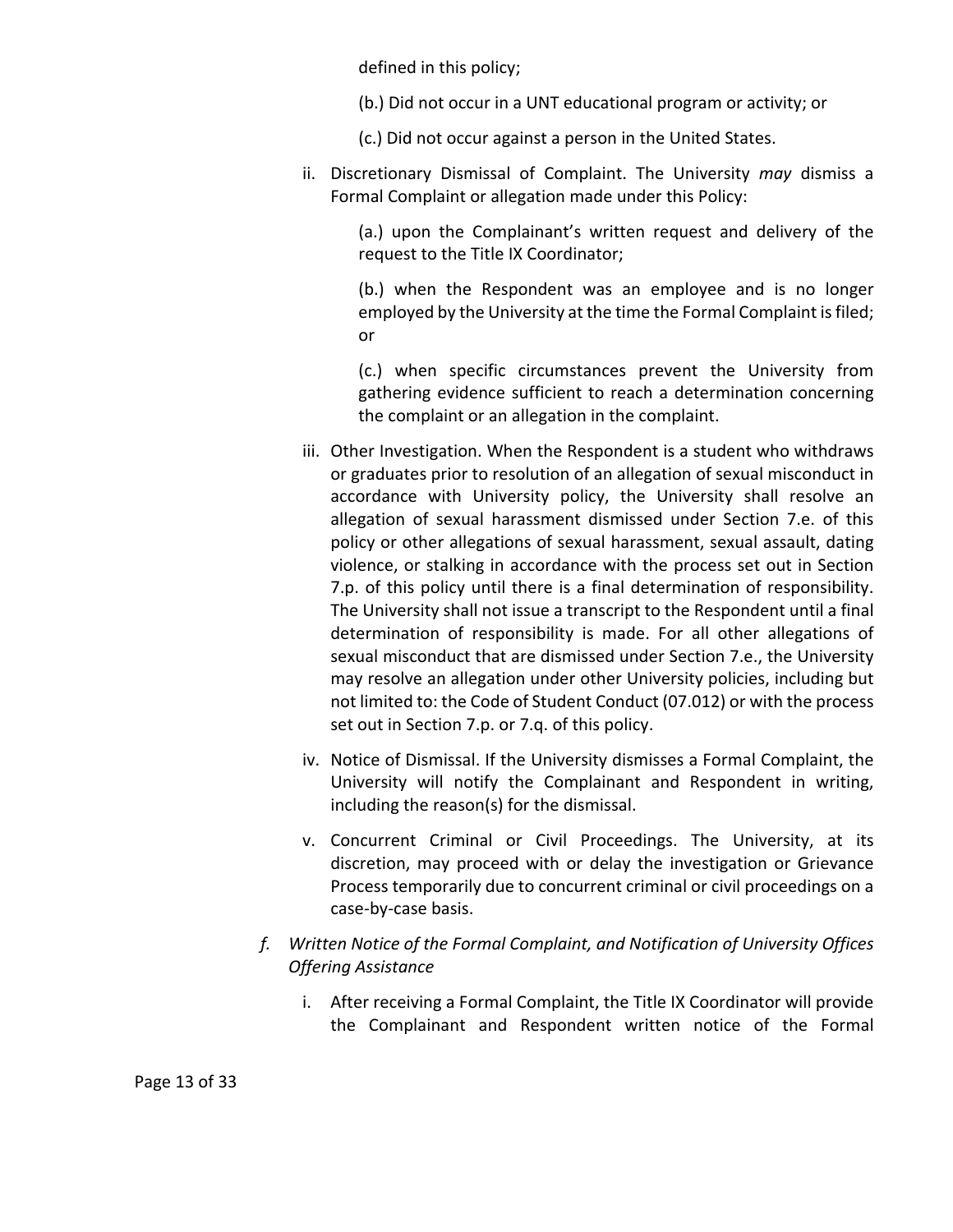Complaint and available University resources and assistance. The written notice will include the following:

(a.) A description of the Grievance Process, as outlined in this Policy;

(b.) Details about the alleged conduct, including the nature of the conduct, identity of the parties, and the date(s), time(s), and location(s) of alleged conduct as known by the University at the time of the Formal Complaint;

(c.) The potential policy violations being investigated;

(d.) A statement that the Respondent is presumed not responsible for the alleged conduct and that the determination regarding responsibility will be made at the conclusion of the Grievance Process;

(e.) A statement that both individuals may have an advisor of their choice, who may be, but is not required to be, an attorney;

(f.) A statement that both individuals may inspect and review all evidence gathered as part of any investigation;

(g.) A statement that knowingly making false statements or knowingly submitting false information during the Grievance Process is prohibited and subject to disciplinary action; and

(h.) Any other information the Title IX Coordinator believes is necessary for equitable resolution of the Formal Complaint.

- *g. Informal Resolution of Complaints*
	- i. After the Respondent and Complainant have been provided a copy of the written notice of a Formal Complaint, both individuals may, in writing, voluntarily agree to resolve the complaint using the Informal Resolution process set out in this policy. Individuals may use the informal process at any point prior to the University reaching a determination regarding responsibility. The Informal Resolution entails the parties forgoing the Grievance Process (including the investigation and hearing, depending on when the parties agree to engage in an Informal Resolution). The Informal Resolution may include a mediation process, for example, and agreements reached by the individuals are binding and will result in permanent dismissal of the Formal Complaint. The University may enforce the agreement to the extent allowed by law.
	- ii. At any point prior to agreeing to an Informal Resolution, each party has a right to withdraw from the Informal Resolution process and resume the Grievance Process with respect to the Formal Complaint.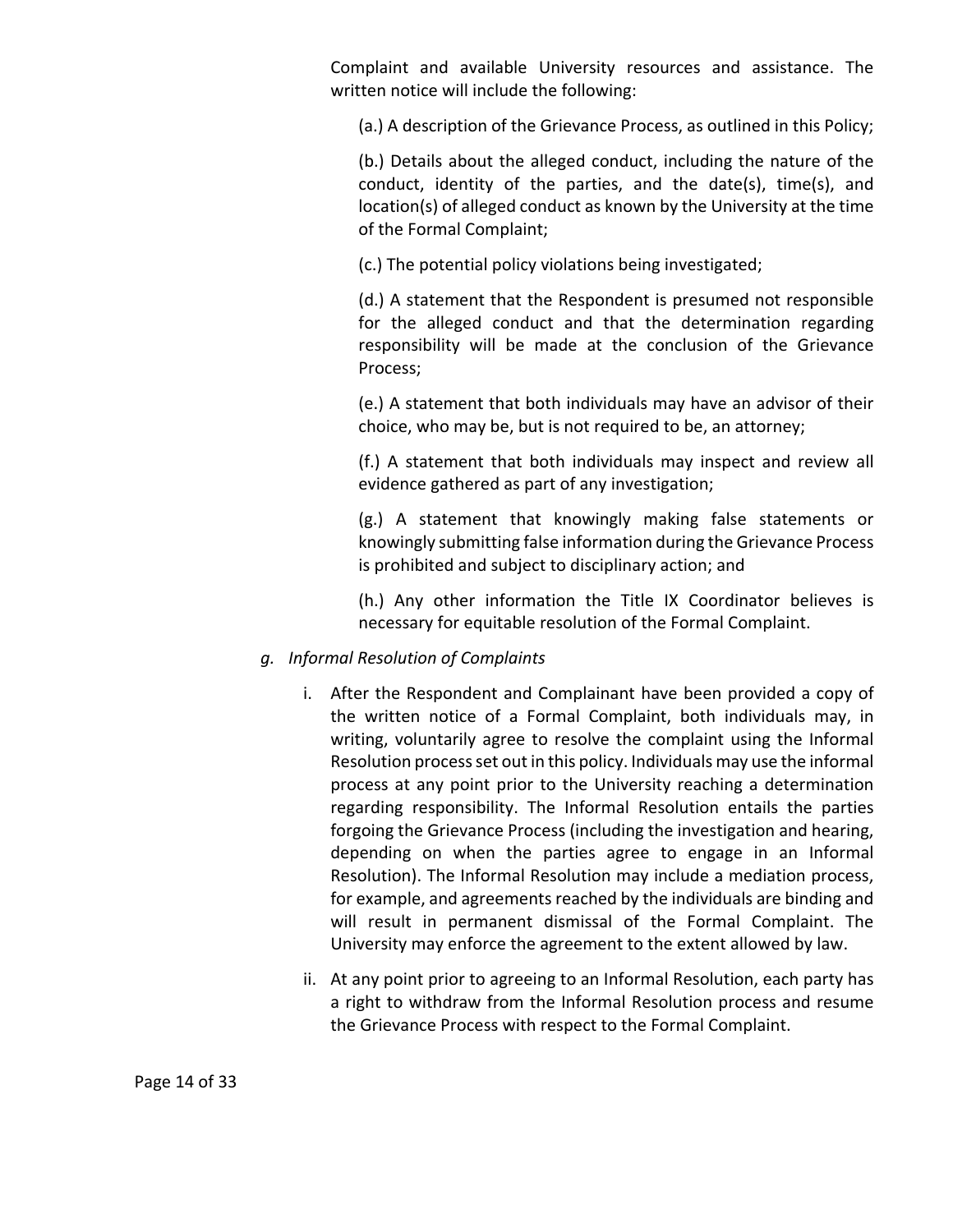iii. The Informal Resolution process is not permitted in cases where:

(a.) The Formal Complaint alleges sexual assault;

(b.) The Formal Complaint contains an allegation of physical violence;

(c.) The Formal Complaint alleges an employee sexually harassed a student; or

(d.) When the individuals previously participated in the Informal Resolution process and reached a mutual agreement that resolved the allegations in the Formal Complaint.

- iv. Informal Resolutions of a Formal Complaint will be concluded within 45 days of written notice to the University that both parties wish to proceed with the informal process. Notice that the parties wish to proceed with an Informal Resolution process will "pause" the counting of the timeframe to conclude the formal Grievance Process. Should theInformal Resolution process fail, the University will proceed with the formal process.
- v. No recording of the Informal Resolution process will be made and statements made during this process may not be used or considered in any way in the formal Grievance Process, including by the hearing and appellate officers.
- vi. Informal Resolution Documentation. Any final resolution reached pursuant to the Informal Resolution process will be documented and maintained for seven years. (See Section 7.n. below for additional information on Grievance Process documentation).
- *h. Investigating Formal Complaints*
	- i. Collection of Evidence

(a.) The investigator will provide written notice to the Complainant, Respondent, or other individuals who may have information about an allegation in the Formal Complaint when the person is invited or expected to participate in the process. The notice must inform the individual of the date, time, location, participants, and purpose of the meeting or other proceedings.

(b.) After the University provides written notice of a Formal Complaint, the Respondent will have 10 days to respond in writing and schedule an interview with the investigator.

(c.) The Respondent and Complainant may present any information and evidence that is relevant to the Formal Complaint, and may have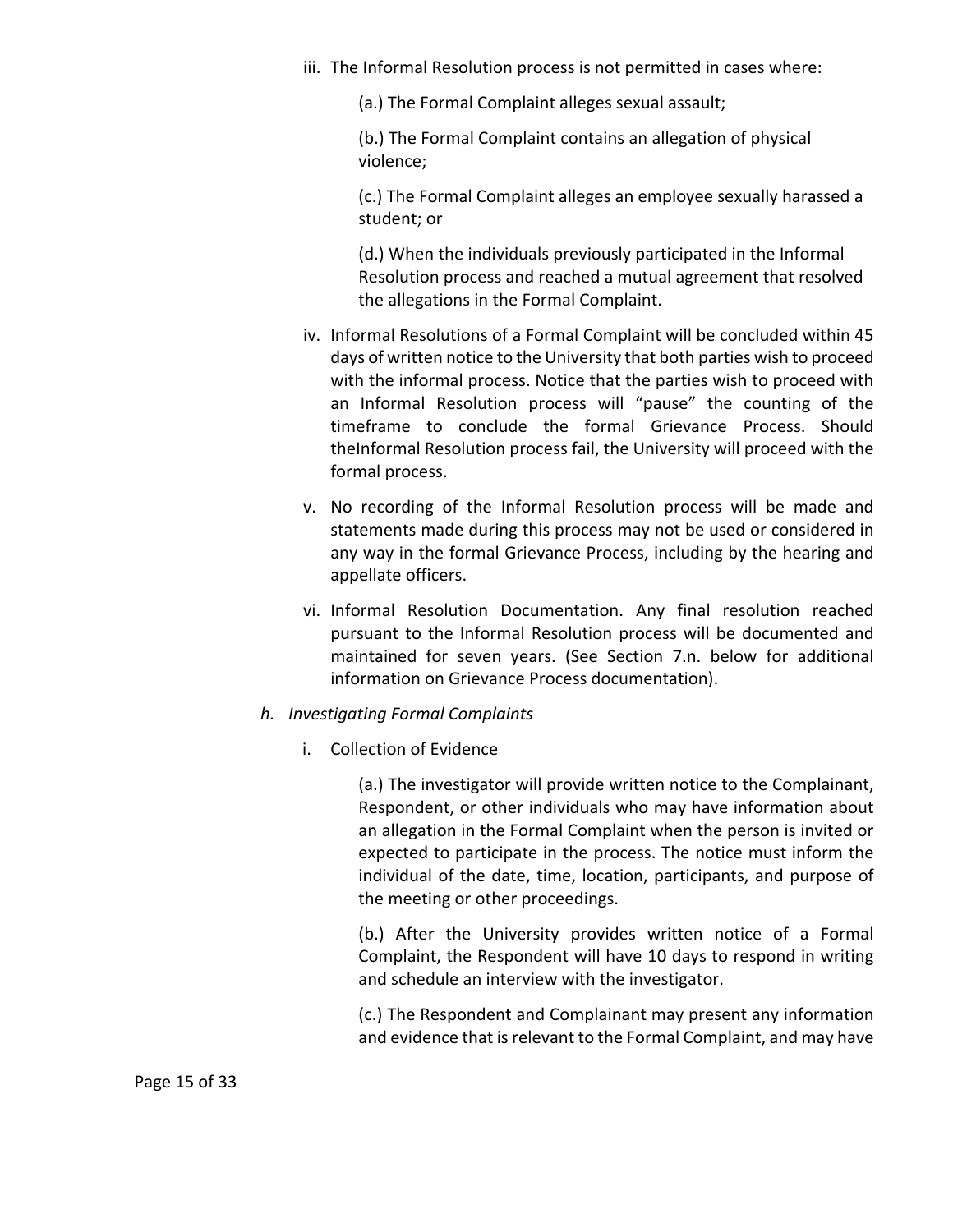an Advisor of their choice attend any related interview, meeting, or proceeding in the Grievance Process. The individuals must inform the investigator, in writing, of the name of their Advisor and whether the University may release information concerning the Formal Grievance process. Advisors are not permitted to actively participate in meetings or proceedings in the Grievance Process, unless explicitly outlined in this Policy. The individuals may provide the names of any fact or expert witnesses who may provide information related to the allegation(s), including a description of the information the witnesses may have, and provide the investigator any questions they would like asked of any potential witnesses or the other party.

(d.) The investigator is responsible for gathering evidence sufficient to reach a determination regarding responsibility, including interviewing available witnesses.

(e.) The investigator cannot access, consider, disclose, or otherwise use a Respondent's, Complainant's, or witness's records that are made or maintained by a physician, psychiatrist, psychologist, or other recognized professional or paraprofessional acting in the professional's or paraprofessional's capacity, or assisting in that capacity, and which are made and maintained in connection with the provision of treatment to the party, unless the University receives that individual's voluntary, written consent to consider the information.

- ii. Access to Evidence. Prior to the completion of the investigation report, the investigator must send the Respondent and Complainant, and their advisor as designated, access to the evidence obtained that is directly related to the allegations in the Formal Complaint, including inculpatory and exculpatory information and other evidence upon which the investigator does not intend to rely in reaching a determination regarding responsibility. The individuals will have 10 days to inspect, review, and respond to the evidence. Response to the evidence may be submitted verbally or in writing. The investigator will consider all timely responses.
- iii. Completed Investigation Report. The completed investigation report will outline each of the allegations that if true would constitute prohibited conduct under this Policy, provide the timeline (*i.e.*, procedural steps) of the investigation, and fairly summarize relevant evidence, participant statements, and responses to questions. The investigator will provide a completed investigation report concurrently to the individuals and their advisors at least 10 days prior to the date of the scheduled hearing for review and a written response. A copy of the completed investigation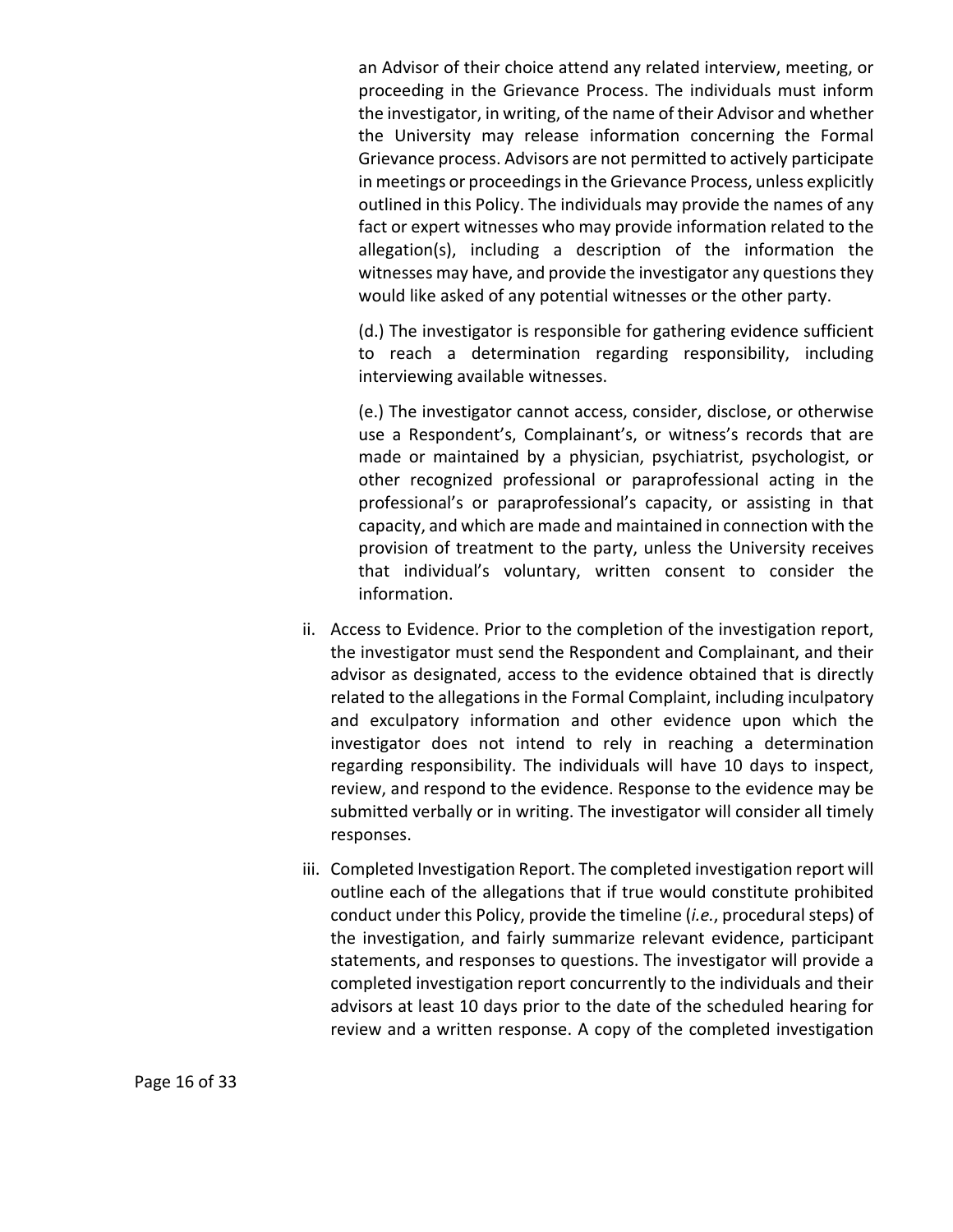report will be issued to the Title IX Coordinator, and to the Hearing Panel.

*i. Standard of Evidence and Presumption of Non-Responsibility*

The Respondent is presumed not to be responsible for the conduct alleged in the Formal Complaint and will not be determined to be responsible unless the preponderance of the evidence establishes the individual engaged in the conduct at the conclusion of the Grievance Process. The preponderance standard shall be used during all stages of the formal resolution process.

- *j. Live Hearing Determination of Responsibility*
	- i. Absent a dismissal of a Formal Complaint, the University will provide a Live Hearing, as outlined in this Policy, to resolve the allegations.
	- ii. Notice of the Hearing. The University will provide at least 10 days' written notice to all participants of the hearing, including the date, time, location, names of all participants, purpose of the hearing, a statement of the allegation(s), and a summary of the evidence gathered.
	- iii. Advisor. Each party may have an advisor of their choice at the hearing. If a party does not have an advisor, the University will provide one at no cost to the party. Advisors are not permitted to actively participate in the hearing, except for asking relevant questions of the other party and any other witnesses.
	- iv. Access to Evidence. The Respondent and Complainant will be provided all evidence from the investigation and a copy of the completed investigation report at least 10 days prior to the hearing.
	- v. Separate Rooms and Virtual Participation. The Complainant or Respondent may request a separate room during the hearing. The University will provide technology enabling the individuals to simultaneously see and hear the other participants throughout the proceeding.
	- vi. The hearing will be conducted by a panel consisting of three members: a Hearing Officer and two Hearing Panelists, selected by the Title IX Coordinator or a designee. Individuals with a general or specific conflict of interest or bias toward or against the Complainant, Respondent, or witnesses will be disqualified from participating in the Hearing Panel. The Hearing Panel will objectively evaluate all evidence, both inculpatory and exculpatory, and determine the credibility of witnesses and evidence without bias toward the Complainant, Respondent, or any witness. The determination of responsibility or non-responsibility must be by majority vote of the members of the panel.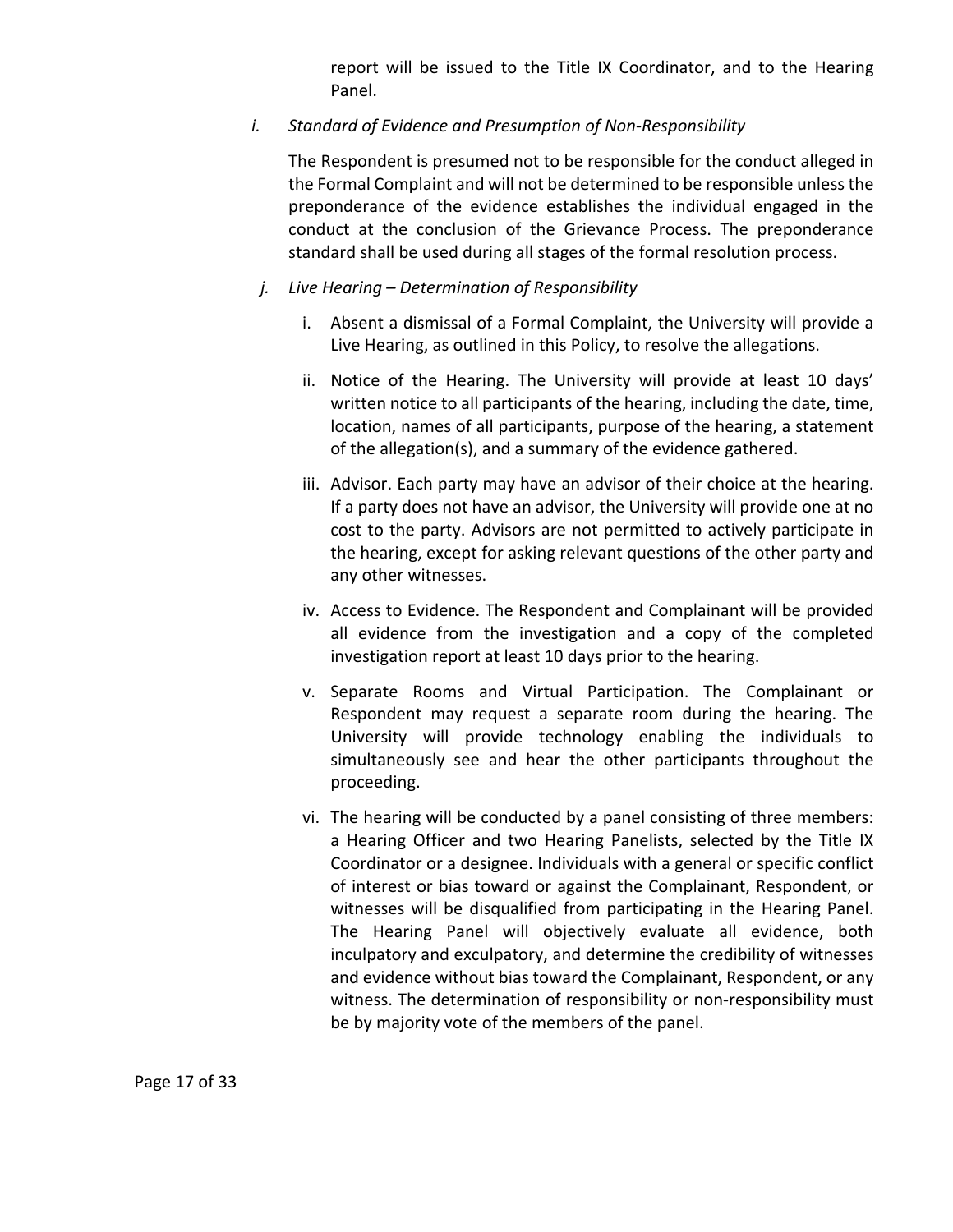- vii. Challenges to the Hearing Panelists. The Respondent and Complainant may challenge the fairness, impartiality or objectivity of any member assigned to serve on the panel. The challenge must be submitted to the Title IX Coordinator, in writing, within five days from the date of the hearing notice and state the reason(s) for the challenge. The Title IX Coordinator will decide whether to grant or deny the challenge and assign another panelist if the challenge is granted.
- viii.Hearing Officer Duties at the Hearing. The Hearing Officer will decide all questions and objections concerning procedural matters and evidence, including the relevance of exhibits and testimony. The Hearing Officer may call and question participants who testify at the hearing. The Hearing Officer may consult the UNT System Office of General Counsel concerning the hearing.
- ix. Each party may make an opening and a closing statement.
- x. Questioning of the participants in the hearing. The Hearing Panelists may ask questions during the hearing of any party or witness and may ask questions of any party or witness before advisors. The Respondent and Complainant are not permitted to ask questions directly of the other party or any witnesses during the hearing. Each party's advisor will have an opportunity to ask relevant questions and follow-up questions of the other party and of any witnesses, including questions challenging credibility. Each advisor may question witnesses directly and orally at the hearing. The advisors may ask questions under the following procedure:

(a.) At least five days prior to the hearing the advisors must submit a list of initial questions to the Hearing Officer. The Hearing Officer will determine whether the questions are relevant, and will inform each advisor of the relevancy determinations at least two days prior to the hearing.

(b.) The advisor may ask the applicable participant the questions approved by the Hearing Officer and relevant follow-up questions.

(c.) Before the participant may answer a follow-up question, the Hearing Officer will determine whether the question is relevant to the alleged conduct.

(d.) The Hearing Officer must explain any decision to exclude a question as not relevant.

xi. Information that is Not Relevant.

(a.) Privileged Information. Information that is confidential under a legally recognized privilege, including attorney-client and medical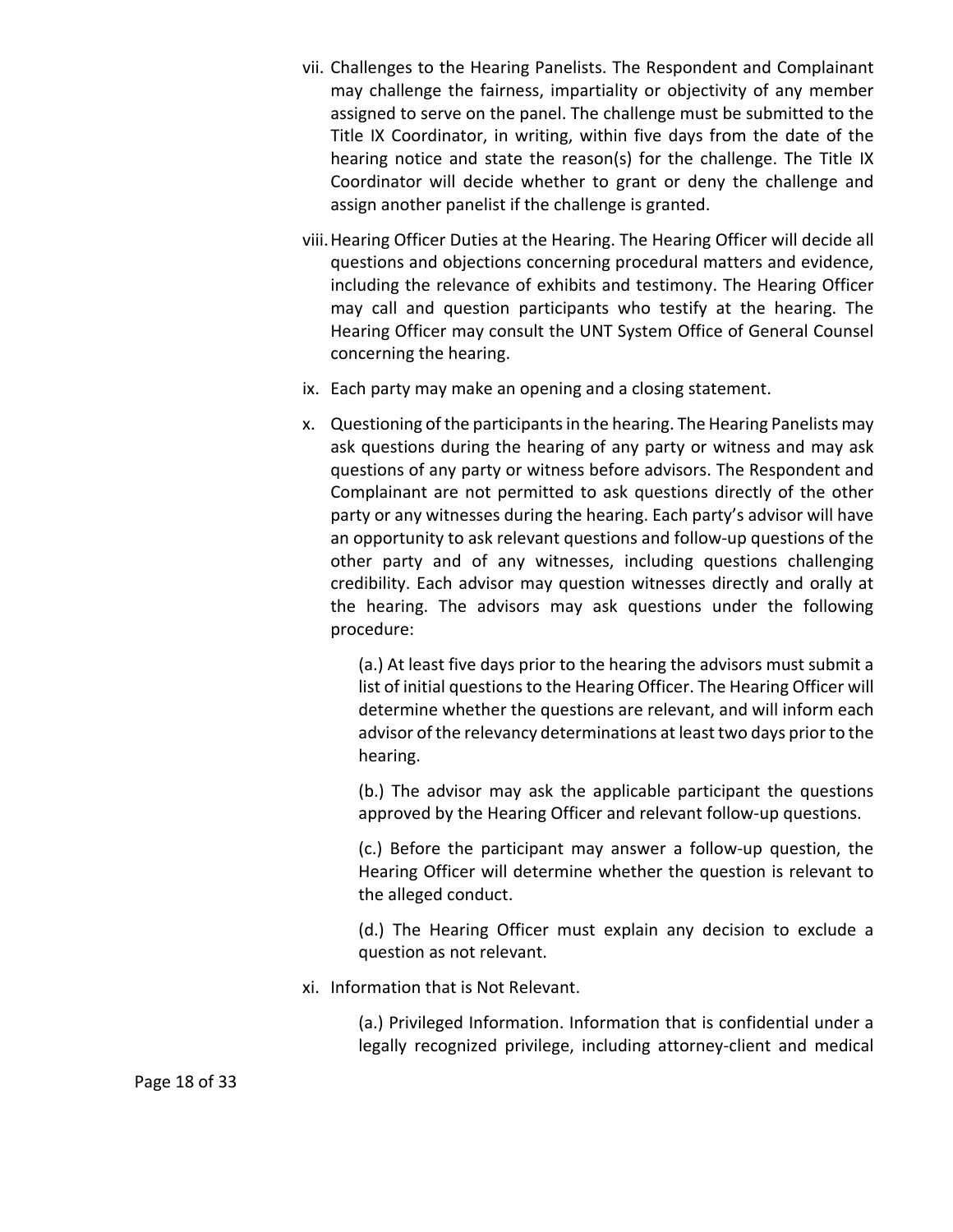information, is not relevant and will not be permitted at the Hearing or considered in making a determination of responsibility. The parties and witnesses are not required to disclose information protected under a legally recognized privilege and the parties may not ask any participant questions related to privileged information, unless the person waives the privilege in writing. Any waivers of a privilege must be submitted to the Hearing Officer before a party asks the witness questions related to the information.

(b.) Prior Sexual History. A Complainant's sexual predisposition or prior sexual behavior is not relevant except where questions and evidence about the Complainant's prior sexual behavior are offered to prove that someone other than the Respondent committed the alleged conduct, or if the questions or evidence concern specific incidents of the Complainant's prior sexual behavior with the Respondent and are offered to prove consent.

- xii. Not submitting to cross-examination. If a party or witness refuses to submit to any cross-examination questions, the Hearing Panel may not draw an inference about the determination regarding responsibility based solely on a party's or witness's absence from the hearing or refusal to answer questions at the hearing.
- xiii.Determination of Responsibility. The Hearing Panel will make a determination of responsibility on all allegations in the Formal Complaint. The Hearing Officer is responsible for preparing a written determination, which must include the following:

(a.) The allegations that potentially constitute sexual harassment;

(b.) A description of all of the procedural steps from receipt of the Formal Complaint through the determination regarding responsibility, including any notifications of the parties, interviews with parties and witnesses, site visits, methods used to gather other evidence, and hearings held;

(c.) The findings of fact supporting the determination of responsibility;

(d.) The conclusion(s) regarding the application of the applicable University code of conduct or policy to the facts;

(e.) A statement of and rationale as to whether the Respondent is responsible for each allegation;

(f.) The disciplinary sanctions, if applicable, to be determined by appropriate University officials;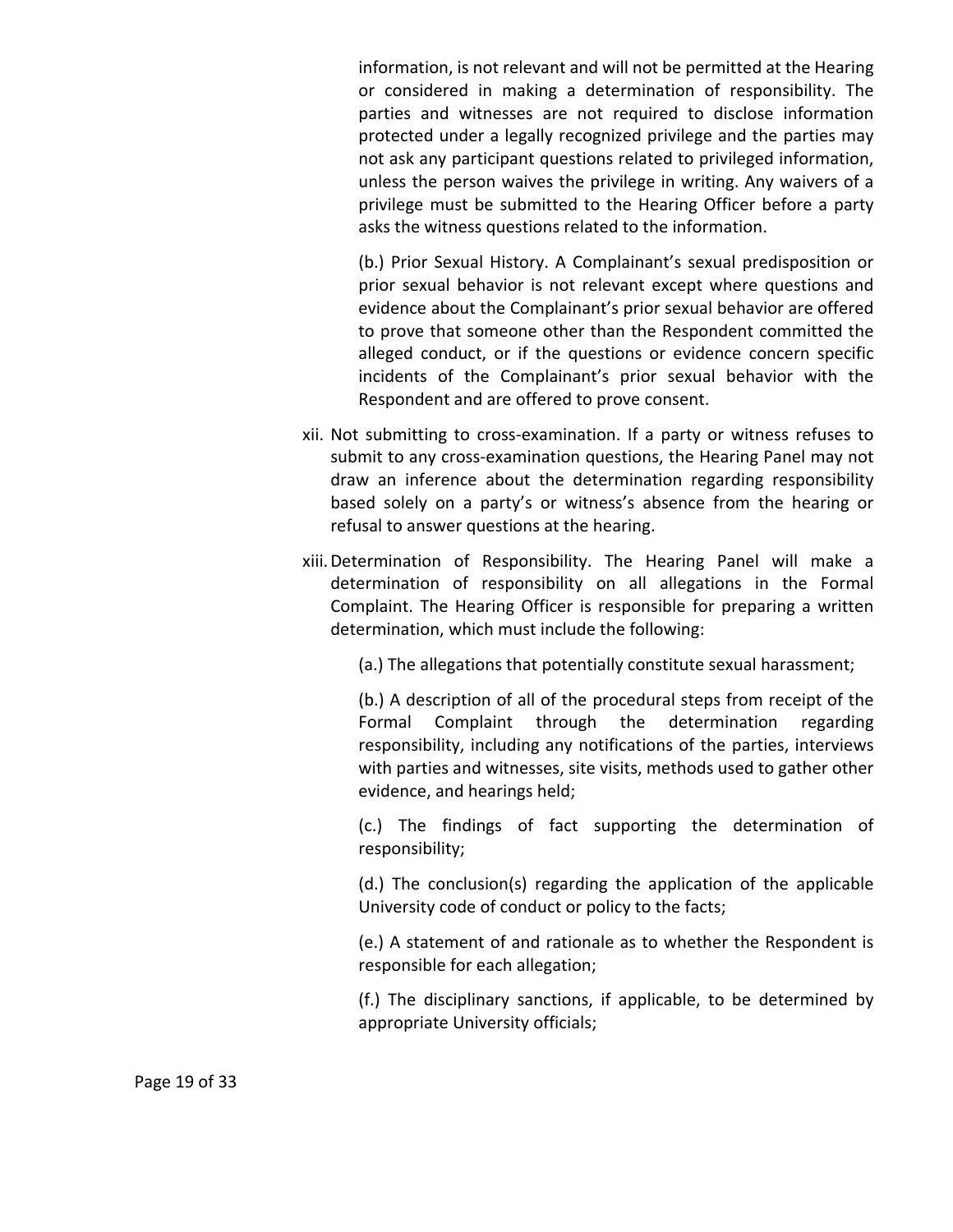(g.) The remedies, if applicable, designed to restore the Complainant's access to the education program or activity; and

(h.) The University's procedures and permissible grounds for the parties to appeal, when applicable.

(i.) The Hearing Officer will send a copy of the written determination concurrently to the parties and their advisors, in addition to the Dean of Students (for student Respondents), Provost (for faculty Respondents), divisional Vice President and Director of Human Resources (for staff Respondents), and Title IX Coordinator (for all Respondents).

(j.) The hearing will be recorded in audio or audiovisual format and may be transcribed at the discretion of the University. The recording or transcript will be available for the parties to inspect and review, upon request.

- *k. Obligation to Participate in Investigations under this Policy*
	- i. Individuals are expected to be cooperative in investigations conducted under this policy, and any person who knowingly interferes with an investigation is subject to disciplinary sanctions. Interference with an investigation includes but is not limited to:

(a.) attempting to coerce, compel, or prevent an individual from providing information related to the investigation;

(b.) removing, destroying, or altering information that relates to the investigation;

(c.) failing to produce University records that relate to the investigation; or

(d.) providing false or misleading information in the course of an investigation or encouraging others to do so.

- ii. Employees are required to participate in investigations and hearings conducted under this policy unless the employee is the alleged victim.
- *l. Sanctions and Remedies*
	- i. When a Respondent is found responsible for committing Title IX Sexual Harassment, the Hearing Officer will transmit a copy of the written determination of responsibility, within one day of its completion, to the Sanctioning Official, for determination of sanctions.

(a.) The Dean of Students or a designee is the Sanctioning Official for students.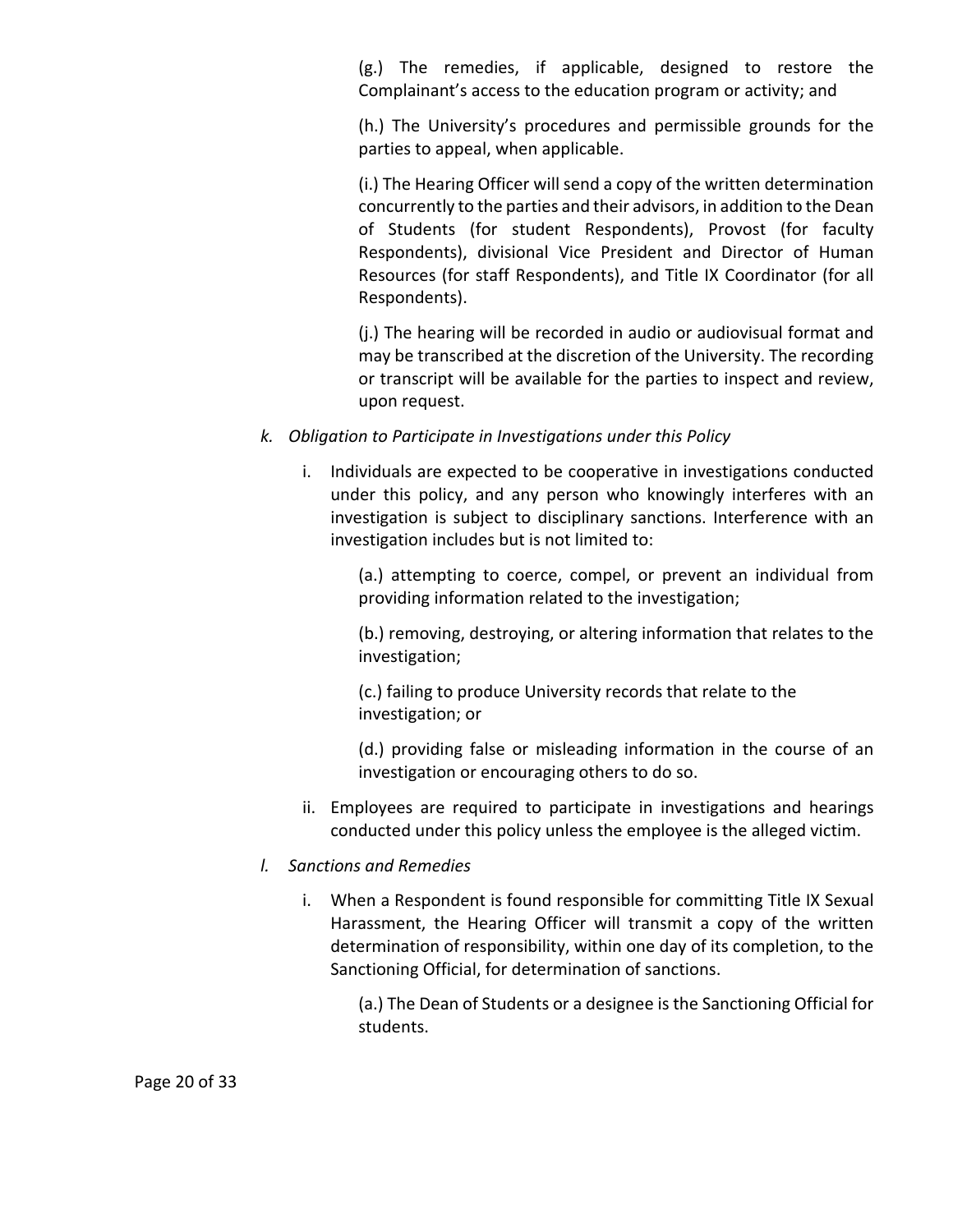(b.) The Provost is the Sanctioning Official for faculty.

(c.) The Director of Human Resources is the Sanctioning Official for staff.

- ii. Except under extenuating circumstances, within 14 days of receiving the above-described documentation from the Hearing Officer, the Sanctioning Official will assign a sanction to the Respondent that is consistent with the sanctioning guidelines in this policy and will notify the Hearing Officer of that sanction in writing. The Sanctioning Official may consult with other appropriate University officials in determining the sanction, including the Hearing Panelists and the Office of General Counsel, but the Sanctioning Official may use their discretion in reaching the determination.
- iii. The Sanctioning Official will electronically transmit a copy of the complete written determination of responsibility, including the sanction, to the Complainant and Respondent.
- iv. Possible Sanctions and Remedies for Student Respondents:
	- (a.) Educational training;
	- (b.) No shared classes or extra-curricular activities;
	- (c.) Disciplinary probation;
	- (d.) Withholding of grades, official transcript, and/or degree;

(e.) Bar against readmission, bar against enrollment, drop from one or more classes, and/or withdrawal from the University;

(f.) Suspension of rights and privileges, including but not limited to: participation in extracurricular activities, including intercollegiate athletics;

(g.) Denial of degree;

(h.) Suspension from the University for a specific period of time. Suspension is noted on the academic transcript with the term "Disciplinary Suspension." The notation can be removed upon the request of the student in accordance with the University's procedures when all conditions of the suspension are met;

(i.) Expulsion (permanent separation from the University). Expulsion creates a permanent notation on the student's academic transcript;

(j.) Revocation of degree and withdrawal of diploma; and

(k.) Other sanction(s) or remedies as deemed appropriate under the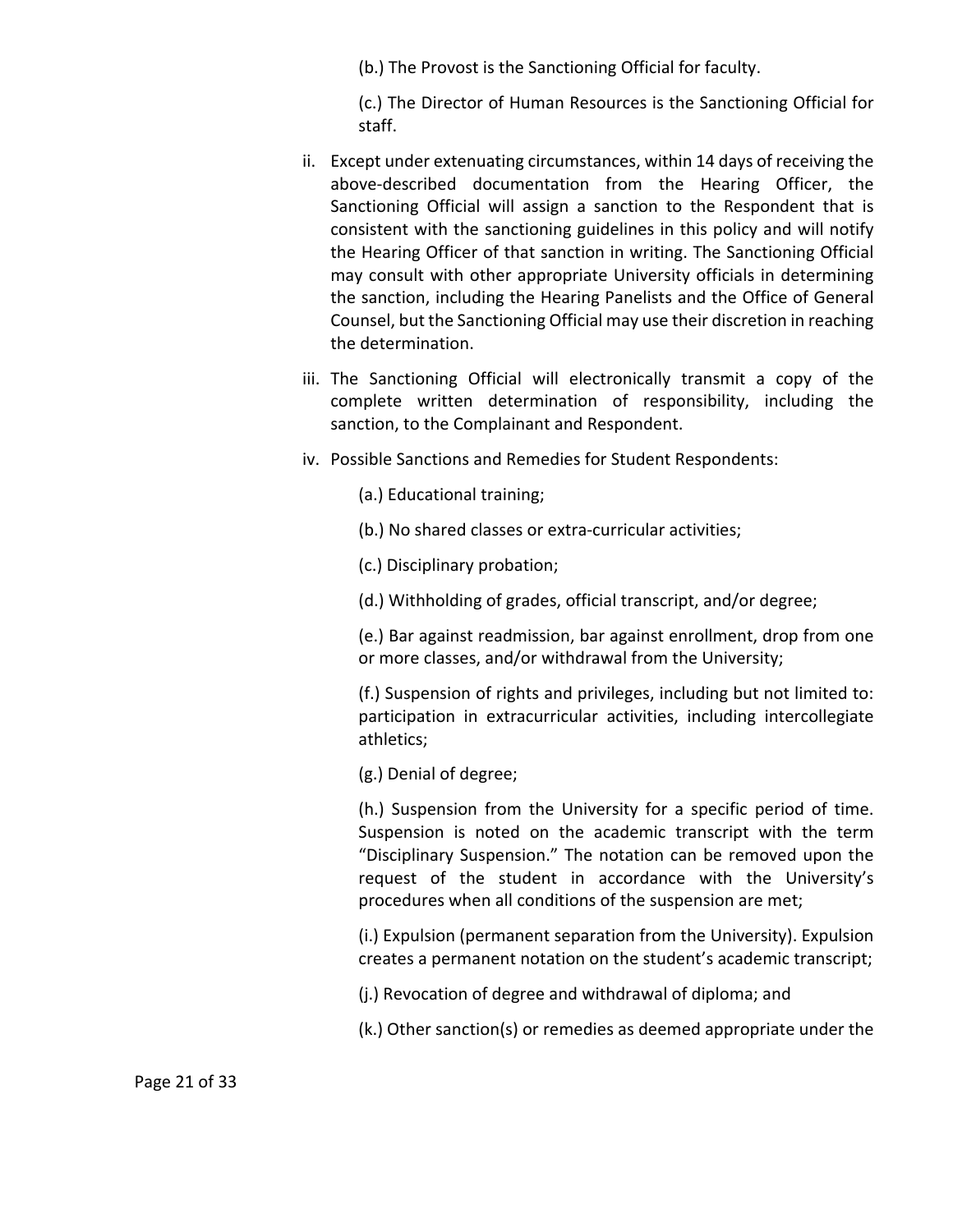circumstances.

- v. Possible Sanctions and Remedies for Staff Respondents:
	- (a.) Written warning;
	- (b.) Written reprimand;
	- (c.) Job demotion or reassignment;
	- (d.) Suspension with or without pay for a specific period of time;
	- (e.) Termination;
	- (f.) Ineligible for rehire; and

(g.) Other sanction(s) or remedies as deemed appropriate under the circumstances

- vi. Possible Sanctions and Remedies for Faculty Respondents:
	- (a.) Written warning;
	- (b.) Written reprimand;
	- (c.) Loss of rank;
	- (d.) Reassignment;
	- (e.) Suspension with or without pay for a specific period of time;
	- (f.) Termination;
	- (g.) Revocation of tenure;
	- (h.) Ineligible for rehire; and
	- (i.) Other sanction(s) or remedies as deemed appropriate under the circumstances
- *m. Appeals and Additional Processes Provided to Students and Employees*
	- i. Appeals. Either party may appeal the determination of responsibility or the decision to dismiss a Formal Complaint or any allegations in the Formal Complaint. The appeal must be submitted in writing within 10 days of notice of the written determination. An appeal may be based only on the following grounds:

(a.) A procedural irregularity occurred that affected the outcome of the matter;

(b.) New evidence that could affect the determination regarding responsibility was not available at the time the determination was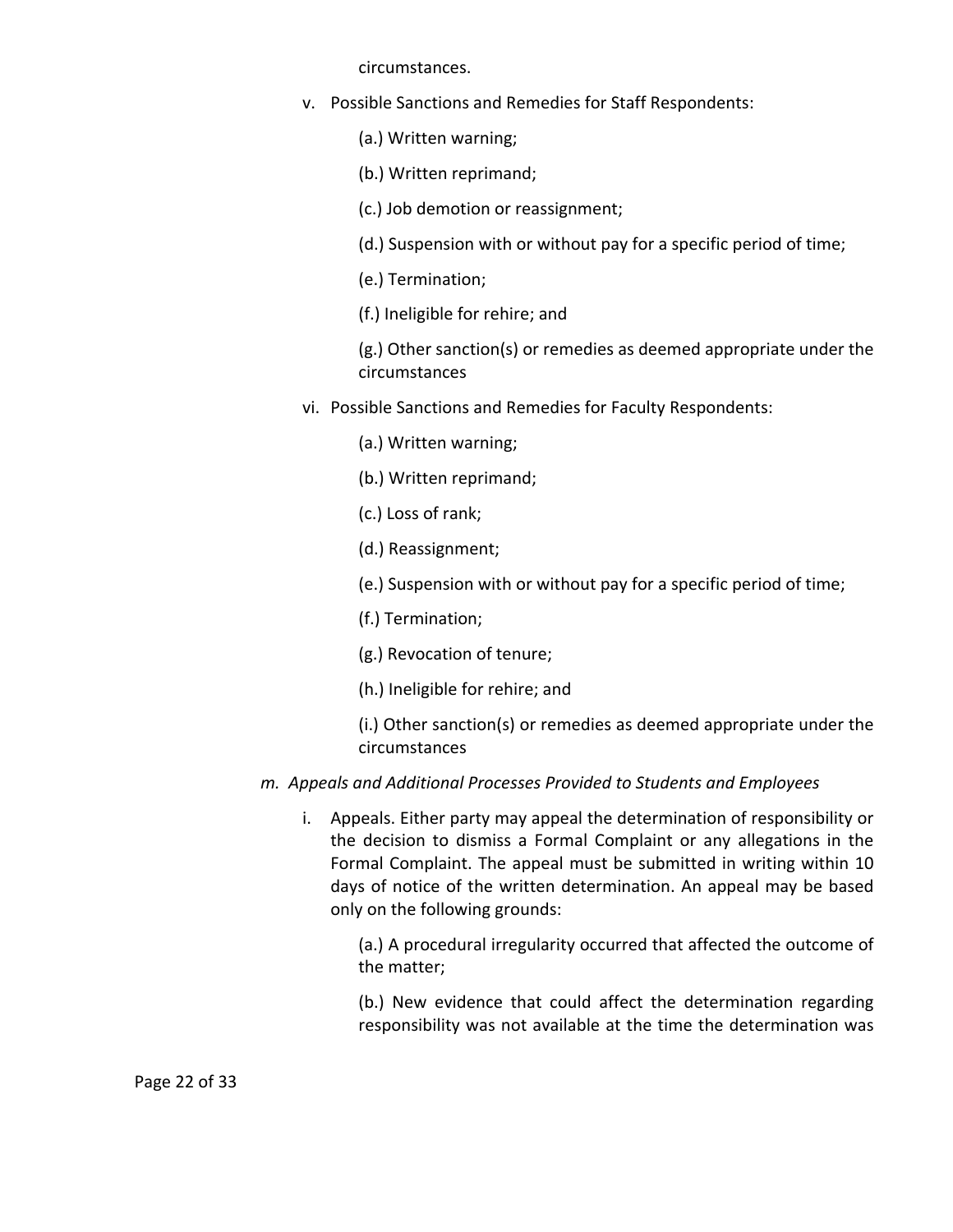made;

(c.) New evidence that could affect the outcome of a decision to dismiss the Formal Complaint or an allegation in the complaint was not available at the time the decision was made; or

(d.) The Title IX Coordinator, investigator(s), or Hearing Panelist had a conflict of interest or bias for or against the parties (general or specific) that affected the outcome of the matter.

- ii. The Appellate Officer must not be the same person as the Title IX Coordinator, investigator(s), or Hearing Officer in the Grievance Process. Both parties will be notified in writing when an appeal is filed and the appeal procedures will apply equally for both parties.
- iii. Appellate Officer will provide the parties a written decision within 28 days from the date of the appeal.
- *n. Grievance Process Documentation*

The University (through the appropriate office) will retain all documentation related to the Grievance Process (outlined in Section 7 of this Policy) for seven years, in accordance with state and federal records retention laws and University policy. All records related to the Grievance Process are confidential to the extent allowed by law.

*o. Grievance Process Timeframe*

The entire Grievance Process, including any appeal, will be completed in a reasonably prompt manner, determined by balancing principles of thoroughness and fundamental fairness with promptness. The University may extend the time to complete an investigation for good cause, including the absence of a party, the unavailability of a party's advisor or a witness, concurrent law enforcement activity, or the need for language assistance or accommodation of disabilities. In such an instance, the University will provide written notice to the parties of the delay or extension and the reason(s) for the action. The time to complete the Formal Grievance Process will be extended by the length of time parties engage in the Informal Resolution process.

*p. Grievance Process for Non-Title IX Sexual Harassment and Other Sexual Misconduct Complaints – Students*

Where the Respondent is a student at the time of the alleged conduct (including student-employees), and the alleged conduct does not include Title IX Sexual Harassment, the Grievance Process in Sections 7.b., 7.c., 7.g. 7.h., and 7.i. of this Policy applies, along with the following procedures: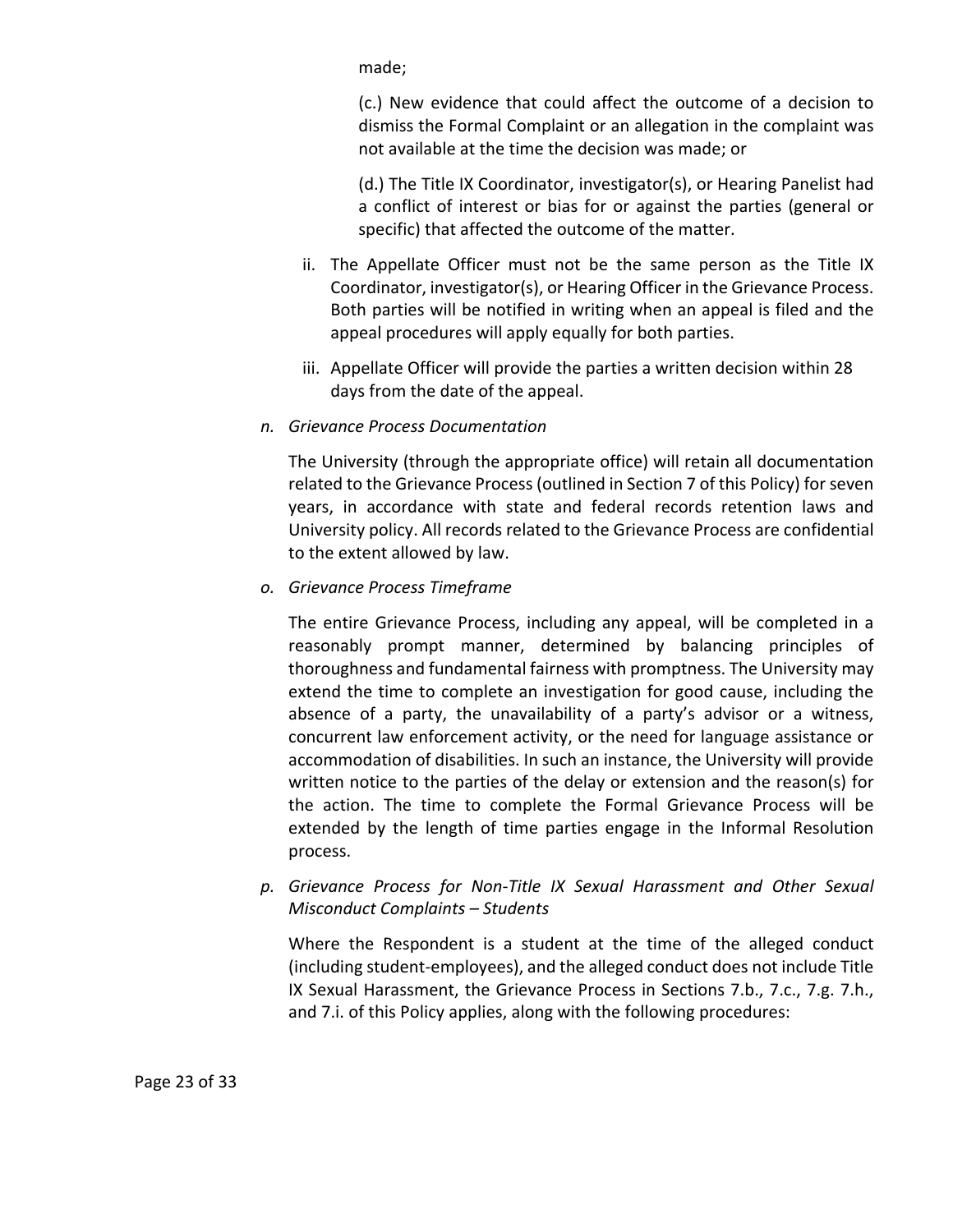- i. Investigation Report and Determination Regarding Responsibility. In cases where one or more of the allegations includes sexual assault, or when the allegations do not include sexual assault but the Title IX Coordinator determines that there is a probability the Respondent will face expulsion (See Section 7.r. below), the completed investigation report will be referred to a Hearing Panel for determination of responsibility; if the Title IX Coordinator determines that there is not a probability that the Respondent will face expulsion, the completed investigation report will be referred to an adjudicator in the appropriate University office for a determination regarding responsibility.
- ii. When the determination is made that a hearing is required and the matter is referred to a Hearing Panel, the hearing will proceed pursuant to the guidelines set forth in Sections 7.s. through 7.x. of this policy below. For matters in which a hearing is not required, an adjudicator will conduct an independent review of the investigation report, and will reach a determination as to whether, based on a preponderance of the evidence, the Respondent violated University policy. If Respondent is found not responsible, both Complainant and Respondent will be notified of such in writing. If Respondent is found responsible, the matter will be referred to the Dean of Students who will assign an appropriate sanction consistent with the Code of Student Conduct (UNT Policy 07.012).
- iii. When the Respondent is both a student and an employee and is found responsible for violating this policy through work-related conduct, the assigned adjudicator and/or the Dean of Students will consult with the student-employee's supervisor to determine the employment sanction, if any.
- iv. The Complainant and Respondent may request a review of the findings and/or sanctions pursuant to the guidelines set forth in the Code of Student Conduct.
- *q. Grievance Process for Non-Title IX Sexual Harassment and Other Sexual Misconduct Complaints – Employees*

Where the Respondent is an employee at the time of the alleged conduct, and the alleged conduct does not include Title IX Sexual Harassment, the Grievance Process in Sections 7.b., 7.c., 7.g., 7.h., 7.i. of this Policy applies, along with the following procedures:

i. Investigation Report and Determination Regarding Responsibility. In cases where one or more of the allegations includes sexual assault, or when the allegations do not include sexual assault but the Respondent is a faculty member and the Title IX Coordinator determines that there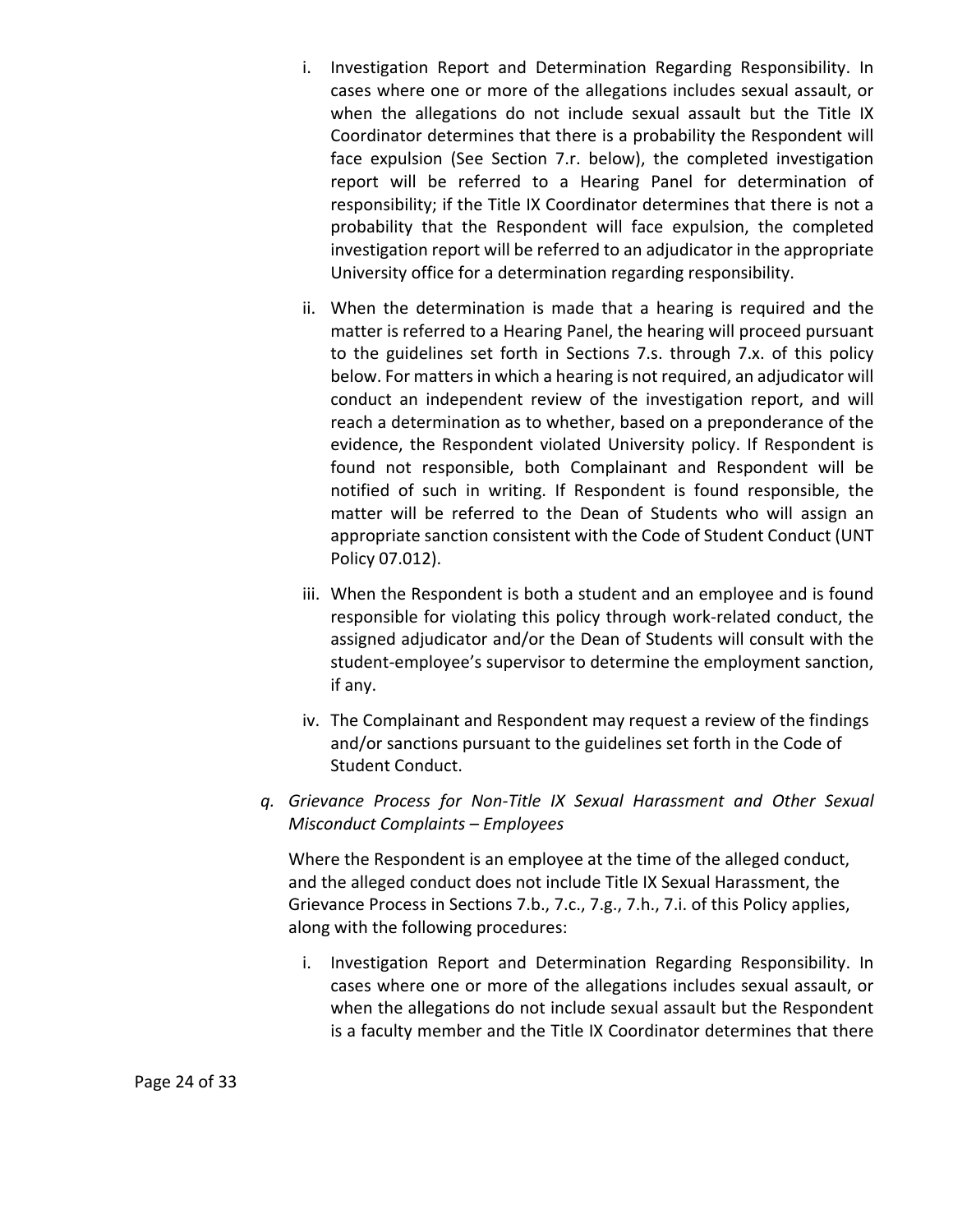is a probability the Respondent will face termination of employment (See Section 7.r. below), the completed investigation report will be referred to a hearing panel for determination of responsibility; if the Title IX Coordinator determines that there is not a probability that a faculty Respondent will face termination, the completed investigation report will be referred to an adjudicator in the appropriate University office for a determination regarding responsibility.

- ii. When the determination is made that a hearing is required and the matter is referred to a hearing panel, the hearing will proceed pursuant to the guidelines set forth in Sections 7.s through 7.x. of this policy below. For matters that are referred to an adjudicator, the adjudicator will conduct an independent review of the investigation report, and will reach a determination as to whether, based on a preponderance of the evidence, the Respondent violated University policy. If Respondent is found not responsible, both Complainant and Respondent will be notified of such in writing. If Respondent is found responsible, the matter will be referred to the Provost or the Director of Human Resources, as applicable, who will assign an appropriate sanction consistent with this policy.
- iii. The Complainant and Respondent may request a review of the findings and/or sanctions pursuant to the guidelines set forth in the Office of Equal Opportunity's Investigative Procedures.
- *r. Title IX Coordinator Determination of Probable Cause*
	- i. All investigation reports will be routed to the Title IX Coordinator for review upon completion. After reviewing the investigation report, the Title IX Coordinator will determine whether there is probable cause to believe the Respondent committed a violation of this policy and will determine whether a potential sanction includes expulsion or termination.
	- ii. If the Title IX Coordinator concludes there is no probable cause to believe a violation of this policy occurred that would result in expulsion or termination, the Title IX Coordinator will refer the matter to an adjudicator as outlined in Sections 7.p. and 7.q. above.
	- iii. Alternatively, if the Title IX Coordinator concludes there is probable cause, then the Title IX Coordinator will assign a Hearing Officer and refer the matter to a Hearing Panel for a hearing as outlined in Sections 7.s. through 7.x.
- *s. Hearing Procedures for Non-Title IX Sexual Harassment and Other Sexual Misconduct.*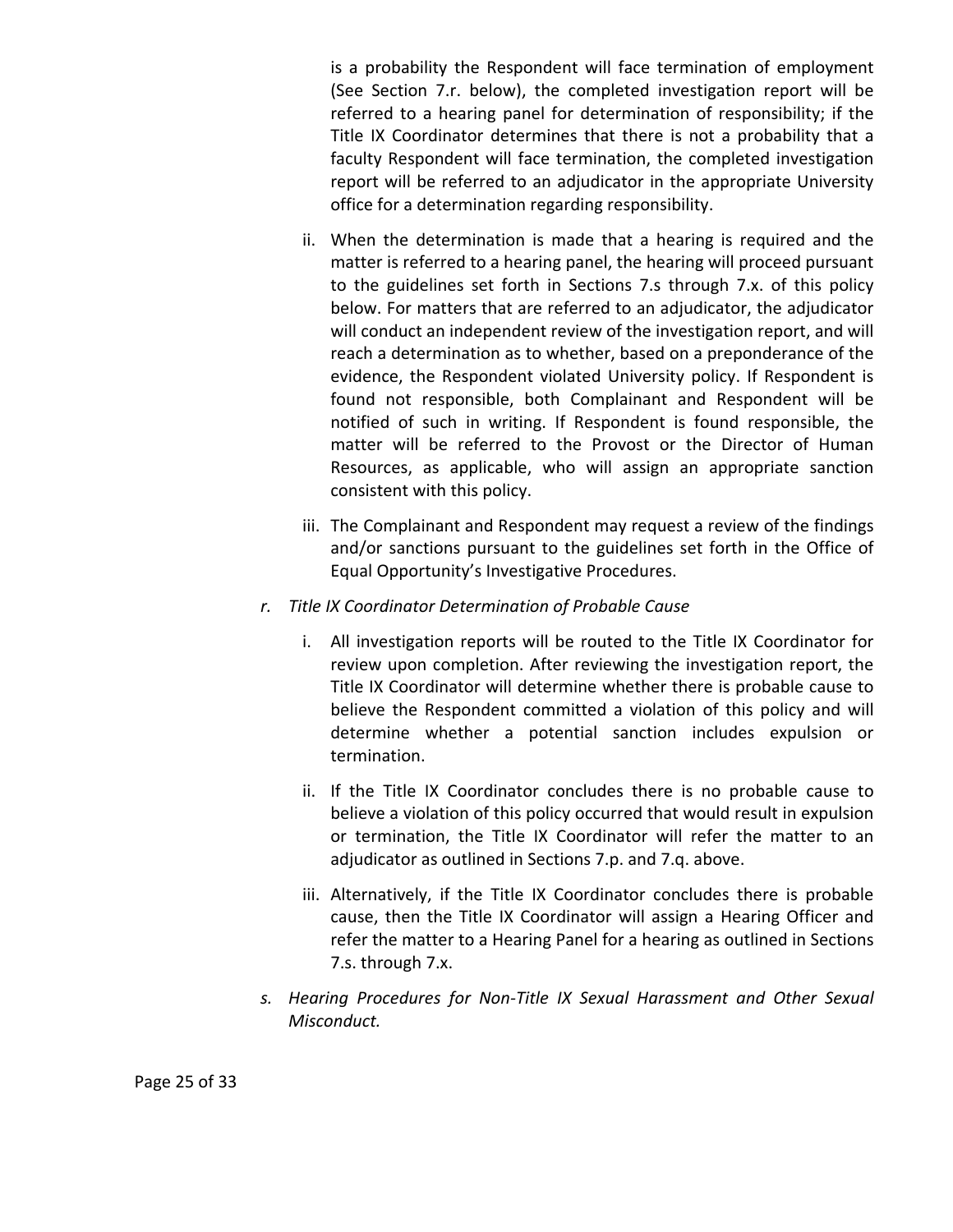- i. The Title IX Coordinator or a designee will prepare a written notice of required hearing and transmit this written notice to both the Complainant and the Respondent. The notice will include a copy of the investigation report, the policy provision(s) alleged to have been violated, the opportunity to schedule a pre-hearing meeting with at least five days' advance notice, and the names and titles of the Hearing Officer and selected Hearing Panelists. The notice will also inform the Complainant and Respondent that: they are required to have an advisor for the hearing; they must inform the Title IX Coordinator no later than 10 days after receiving the notice who the party's advisor will be, and whether that person is an attorney; and, if they do not have an advisor for the hearing, the Title IX Coordinator will appoint an advisor who may or may not be an attorney, at no cost to the party, to assist the party during the hearing.
- *t. Notice of Hearing and Administrative Measures*
	- i. Notices will be sent to the Respondent's and Complainant's official University email addresses no fewer than five days before a pre- hearing meeting. Failure to read and comply with the Notice is not suitable grounds for an appeal.
	- ii. In scheduling a pre-hearing meeting or hearing, the University considers the availability of the Respondent, the Complainant, their respective advisors, the Hearing Officer, the Title IX Coordinator, and the University Counsel. The University will notify the Complainant, the Respondent, and the Hearing Officer of the date and time of the hearing in writing at least 10 days before the hearing.
- *u. Pre-Hearing Meetings*

The Title IX Coordinator and/or their designee will meet with the Respondent and their advisor, the Complainant and their advisor, and the Hearing Officer to review the investigation report, discuss the hearing process and answer any questions the parties have about the procedures. The Complainant's and Respondent's meetings will occur separately. With the exception of one support person per party and one advisor per party, pre- hearing meetings are closed meetings. These meetings will occur at least 10 days before the hearing.

- *v. Formal Hearing Procedures*
	- i. Sexual Misconduct Hearing Panel. Once a case is referred to the Hearing Officer for a formal hearing, the Hearing Officer will select two members from the Sexual Misconduct Hearing Panel Pool to serve as Hearing Panelists.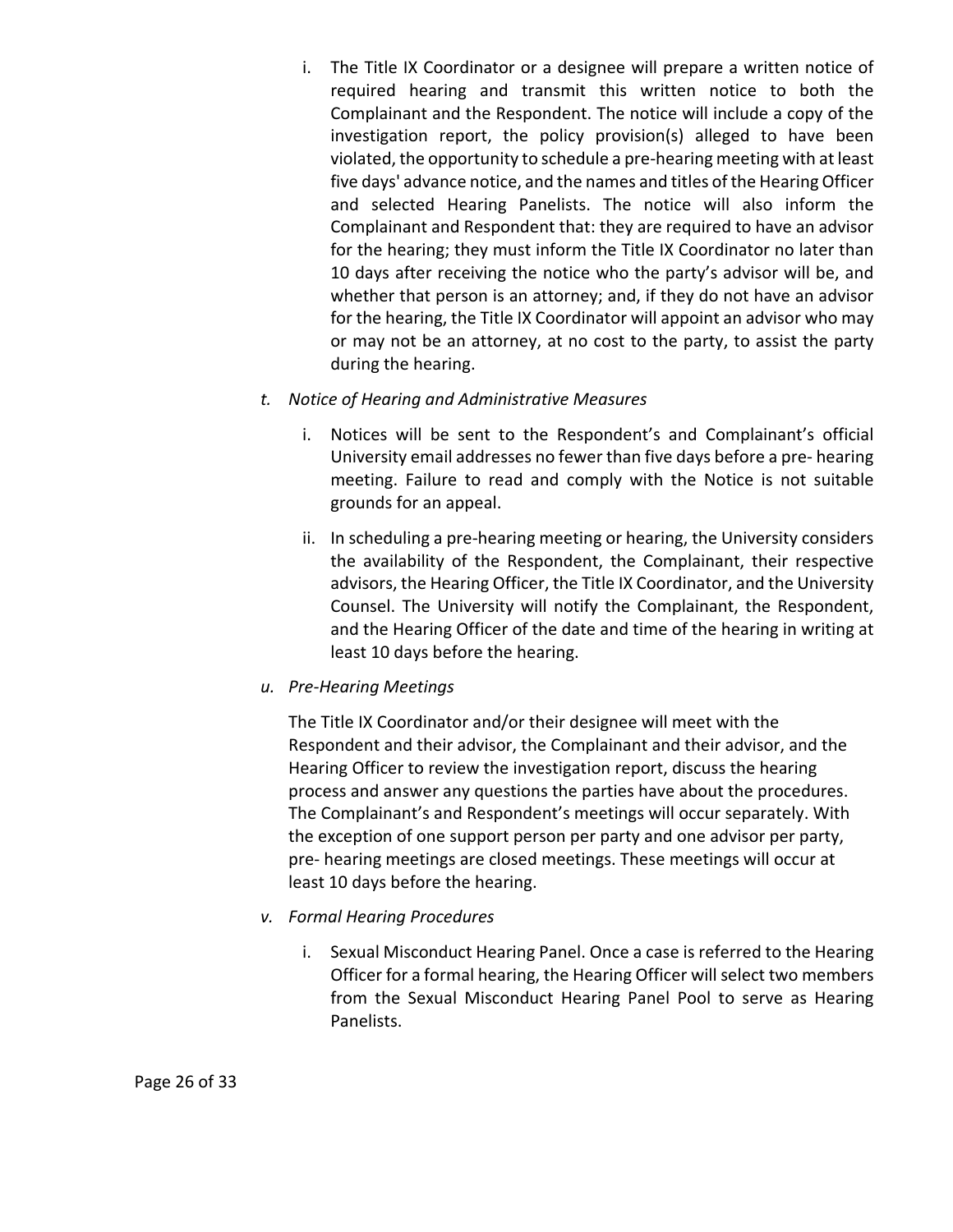- ii. Conflicts of Interest. Any member of the Sexual Misconduct Hearing Panel who has a conflict of interest shall immediately recuse themselves. Conflicts of interest include but are not limited to: personal knowledge of the facts and circumstances of the allegations or having a family, personal, faculty/student, or professional relationship with either the Complainant or the Respondent.
- iii. Challenge to Sexual Misconduct Hearing Panel Members. The Complainant or the Respondent may challenge any Sexual Misconduct Hearing Panelist for cause if there is a belief that a member of the Sexual Misconduct Hearing Panel cannot render a fair and impartial result. Challenges to any Sexual Misconduct Hearing Panelist must be made in writing and delivered to the Title IX Coordinator no later than 10 days before the hearing. The Title IX Coordinator will determine if cause exists and will excuse any Panelist where cause exists. Under no circumstance will a Sexual Misconduct Hearing Panelist be excluded for a reason that would violate the University's Nondiscrimination policy.
- iv. Selection of Replacement Members. If a Sexual Misconduct Hearing Panel Member recuses themselves or if the Title IX Coordinator excuses a Panelist for Cause, then the Title IX Coordinator will select replacement members from the Sexual Misconduct Hearing Panel Pool.
- v. Advisors. While each party's advisor will be present at the hearing and related meetings, the advisor may not participate in the hearing. Other than to request a break or to present a closing statement on the party's behalf, the advisor may not address the Hearing Panel and must comport themselves in a manner that is not disruptive to the hearing or meetings. The Hearing Officer has complete discretion to determine whether conduct is disruptive.
- vi. Access to Evidence. The Complainant and advisor, the Respondent and advisor, and the Hearing Panelists will have access to all relevant evidence collected by and relied upon by the investigator in making their recommendation. Such access to evidence will be granted by the investigator at least 10 days before the formal hearing.
- vii. Hearings. Formal hearings will be conducted by the Hearing Officer using a virtual platform such as Zoom or Microsoft Teams, and will proceed according to the following guidelines:

(a.) No fewer than five days before the hearing, the Complainant and Respondent must submit to the Hearing Officer a preliminary list of questions they would like the Hearing Officer to ask of the opposing party at the hearing. If the Respondent or Complainant does not wish to question the other party, they are not required to submit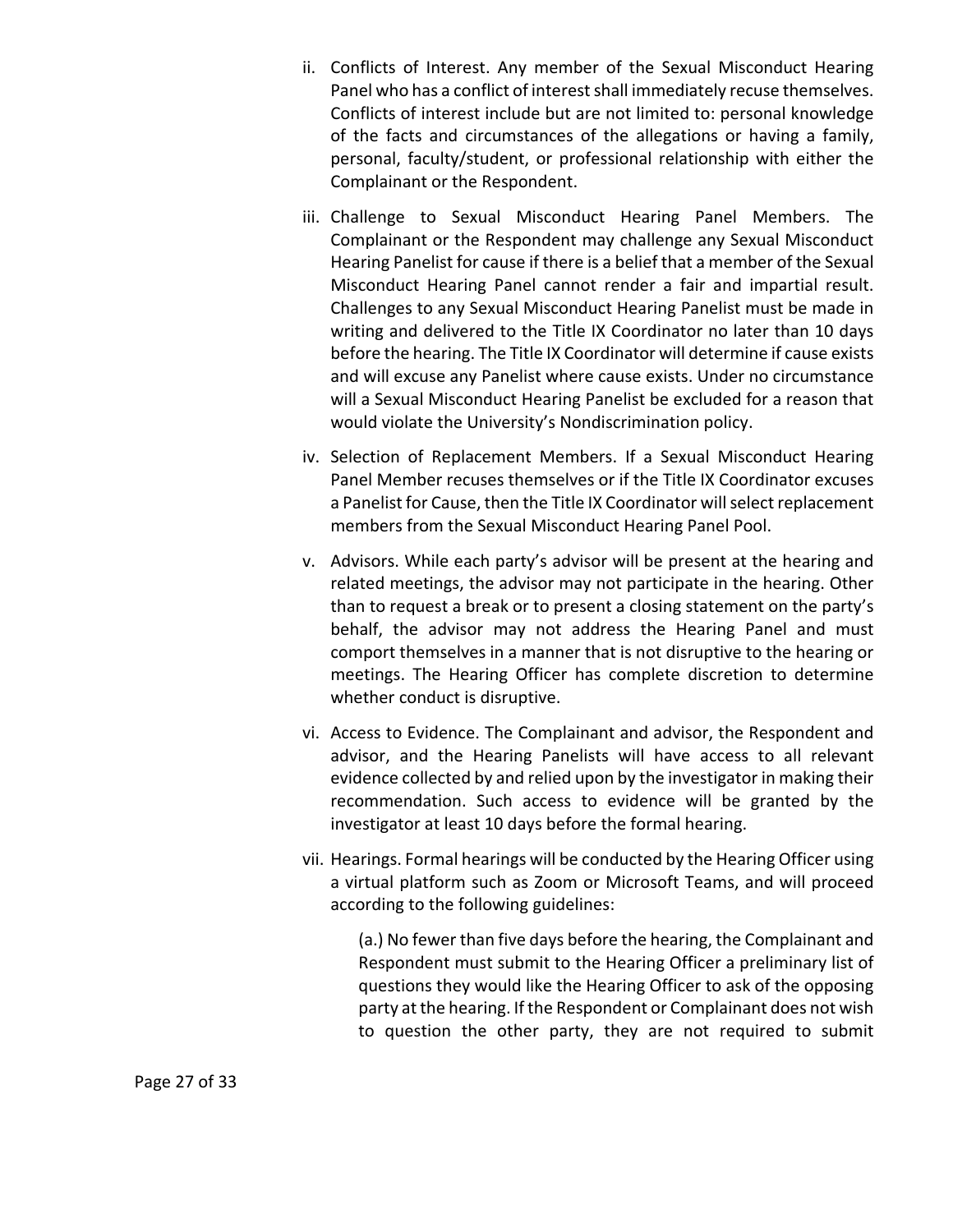questions. Upon the receipt of questions from both parties, the Hearing Officer will review and inform the parties, at least two days before the hearing whether any questions were eliminated as redundant, irrelevant, or prejudicial.

(b.) The Complainant and the Respondent will be assisted in the hearing by one advisor. If parties do not have an advisor, the University will provide one for them at no cost. Attorneys who are representing a Complainant or a Respondent may not actively participate in the hearing other than to present a closing statement on the party's behalf. Attorneys and non-attorney advisor(s) may communicate privately with the person they support during the hearing and may request breaks in the hearing to conduct those communications but are not permitted to participate directly in any hearing except as set forth in these procedures.

#### *w. Hearing Format*

- i. The Hearing Officer has wide discretion to designate the hearing format. Generally, a hearing normally will take no more than two hours, though the length of time required will vary depending on the specific circumstances. The Hearing Officer has the option to set time limits for portions of the hearing, provided each party is required to abide by the same time limits. Subject to the discretion of the Hearing Officer, hearings will ordinarily begin with introductory remarks by the Hearing Officer and/or Title IX Coordinator, followed by the preliminary questions of the parties as deemed appropriate by the Hearing Officer.
- ii. At the Hearing Officer's discretion, the investigator(s) may be asked to present their factual findings to the Hearing Panel and respond to any initial questions they may have about the information contained in the investigation report. If the investigator is not available to present the findings in the investigation report, the Hearing Officer will read the findings into the record.
- iii. The Hearing Officer will first ask the Complainant the preliminary questions. These questions may be provided by Respondent or Hearing Panelists. After completion of these questions, the Hearing Panel will meet privately with the Respondent and Respondent's advisor to determine whether follow-up questions are necessary. If the Hearing Officer determines that requested follow-up questions will lead to the discovery of information not previously discussed, the Hearing Officer will reconvene the hearing and ask Complainant the remaining questions.
- iv. Next, the Hearing Officer will ask the Respondent the preliminary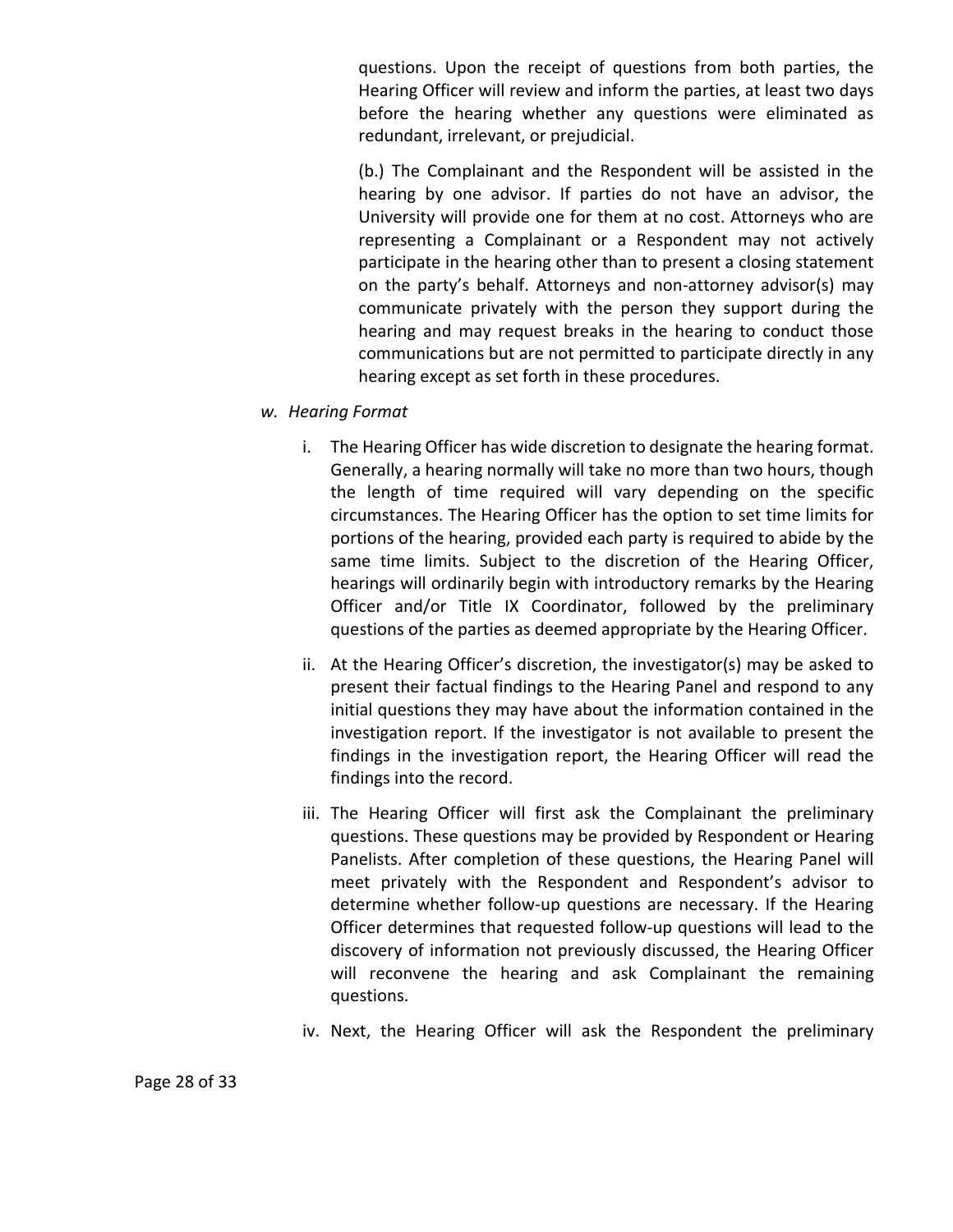questions. These questions may be provided by Complainant or Hearing Panelists. After completion of these questions, the Hearing Panel will meet privately with the Complainant and Complainant's advisor to determine whether follow-up questions are necessary. If the Hearing Officer determines that requested follow-up questions will lead to the discovery of information not previously discussed, the Hearing Officer will reconvene the hearing and ask Respondent the remaining questions.

- v. The Hearing Panelists may ask additional questions.
- vi. Either party or their advisor may request breaks during the questioning to confer privately with each other. The frequency and duration of these breaks are within the discretion of the Hearing Officer.
- vii. The Respondent or the Respondent's advisor will not be allowed to directly question the Complainant, and the Complainant or Complainant's advisor will not be allowed to directly question the Respondent.
- viii. The hearing will be restricted to the Hearing Officer, Hearing Panelists, Complainant, Respondent, advisor(s), the Title IX Coordinator or designee, and University Counsel. The hearing will be closed to the public.
- ix. The Hearing Officer may direct any person who fails to comply with procedures during the hearing or who disrupts or obstructs the hearing to leave the hearing. All questions, whether substantive, evidentiary, or procedural, will be addressed to and ruled upon by the Hearing Officer.
- x. If, despite being notified of the date, time, and location of the hearing, a Respondent fails to appear before the Hearing Panel without good cause, the Hearing Panel will make a determination of responsibility in the Respondent's absence based upon available evidence. In the absence of clear evidence that emergency circumstances beyond the control of the Respondent prevented such person from being present, the final determination of the Hearing Panel will stand.
- xi. If a Complainant does not respond to the University's attempts to schedule the prehearing meeting or the hearing, the case will be closed 20 days after the date the notice of hearing was sent to the parties, and Respondent will be found not responsible for the alleged policy violations. If, despite being notified of the date, time, and location of the hearing, a Complainant fails to appear before the Hearing Panel without good cause, Respondent will not be held responsible for the alleged policy violations. In the absence of clear evidence that emergency circumstances beyond the control of the Complainant prevented such person from being present, the determination will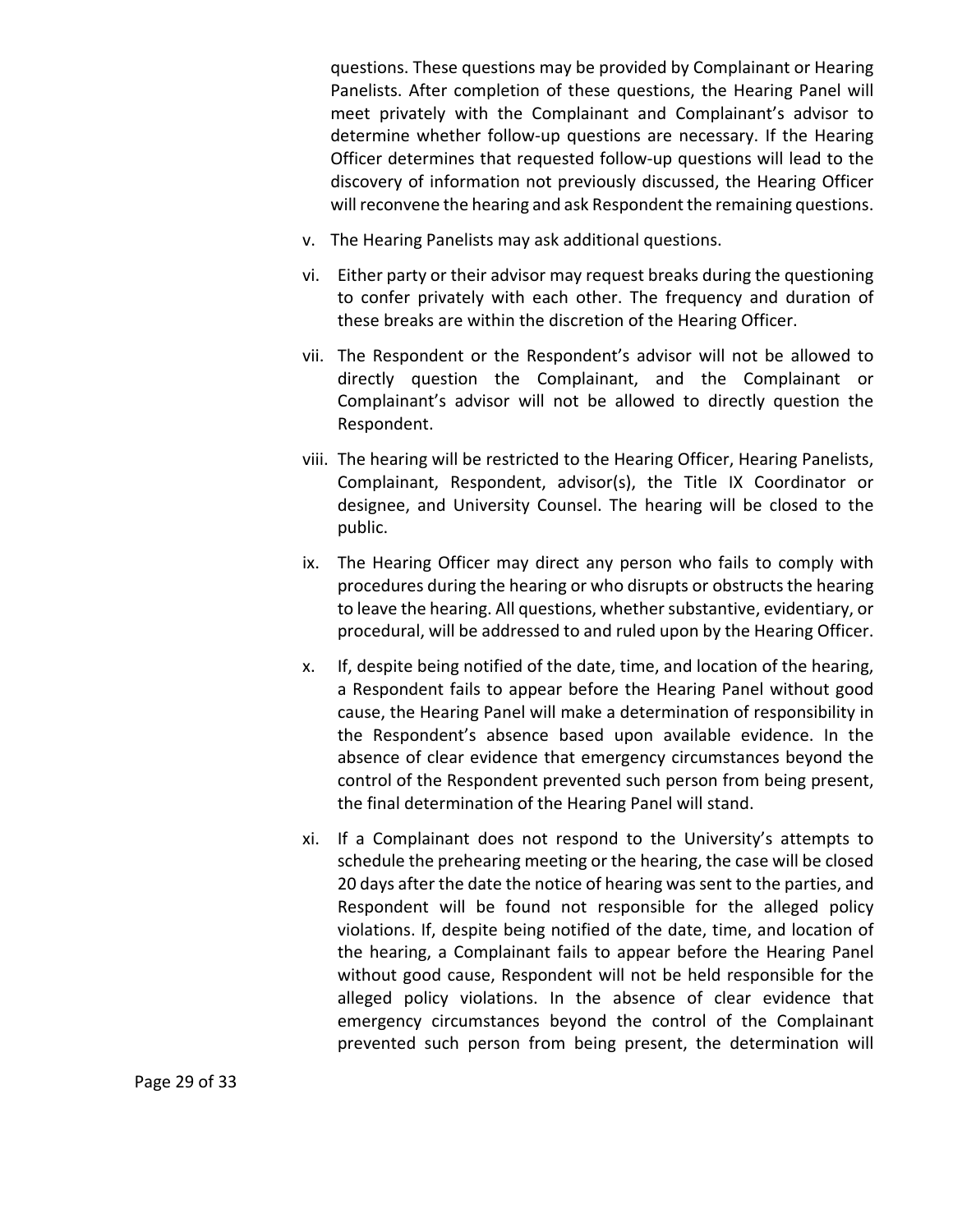stand.

- xii. At the end of the hearing, and before its conclusion, both the Complainant and the Respondent have an opportunity to make a closing statement either personally or through their advisor. This statement may not directly address the other party.
- xiii. Upon conclusion of the hearing, and after the Complainant, the Respondent, and their advisors have been excused, the Hearing Panel will reach a determination regarding Respondent's responsibility. The Hearing Officer will instruct the Hearing Panel on the preponderance of the evidence standard, the elements of the alleged policy violations, and any other matters that the Hearing Officer deems necessary to the Hearing Panel's determination.
- xiv. After the Hearing Panel has reviewed the evidence presented at the hearing and the evidence collected during the investigation, the Panel will deliberate to determine whether there is sufficient evidence to find that Respondent violated the alleged section(s) of the applicable University policy or policies. The Hearing Panel's determination will be made based on the preponderance of the evidence standard. The findings of the Hearing Panel will be based upon a majority vote.
- xv. After the hearing, the Hearing Officer, in consultation with the Hearing Panelists, will prepare a written summary of the Panel's findings of fact, determination of responsibility, and an explanation of the rationale for the decision. The written summary must be submitted to the Complainant, the Respondent, the University Counsel, the Title IX Coordinator, and the Dean of Students within 28 days following a hearing, unless circumstances exist that would delay issuance of the written outcome.
- xvi. The Hearing Officer will send a copy of the written determination concurrently to the parties and their advisors, in addition to the Dean of Students (for student Respondents), Provost (for faculty Respondents), divisional Vice President and Director of Human Resources (for staff Respondents), and the Title IX Coordinator (for all Respondents). (Note: UNT Policy 07.012, the Code of Student Conduct, contains mandatory sanctions for some policy violations. In those types of cases, a finding of responsibility automatically results in a particular sanction.)
- xvii. All Live Hearings, with the exception of the Hearing Panel's deliberations, and private conferences between a party and their advisor, will be recorded. The recording is the property of the University.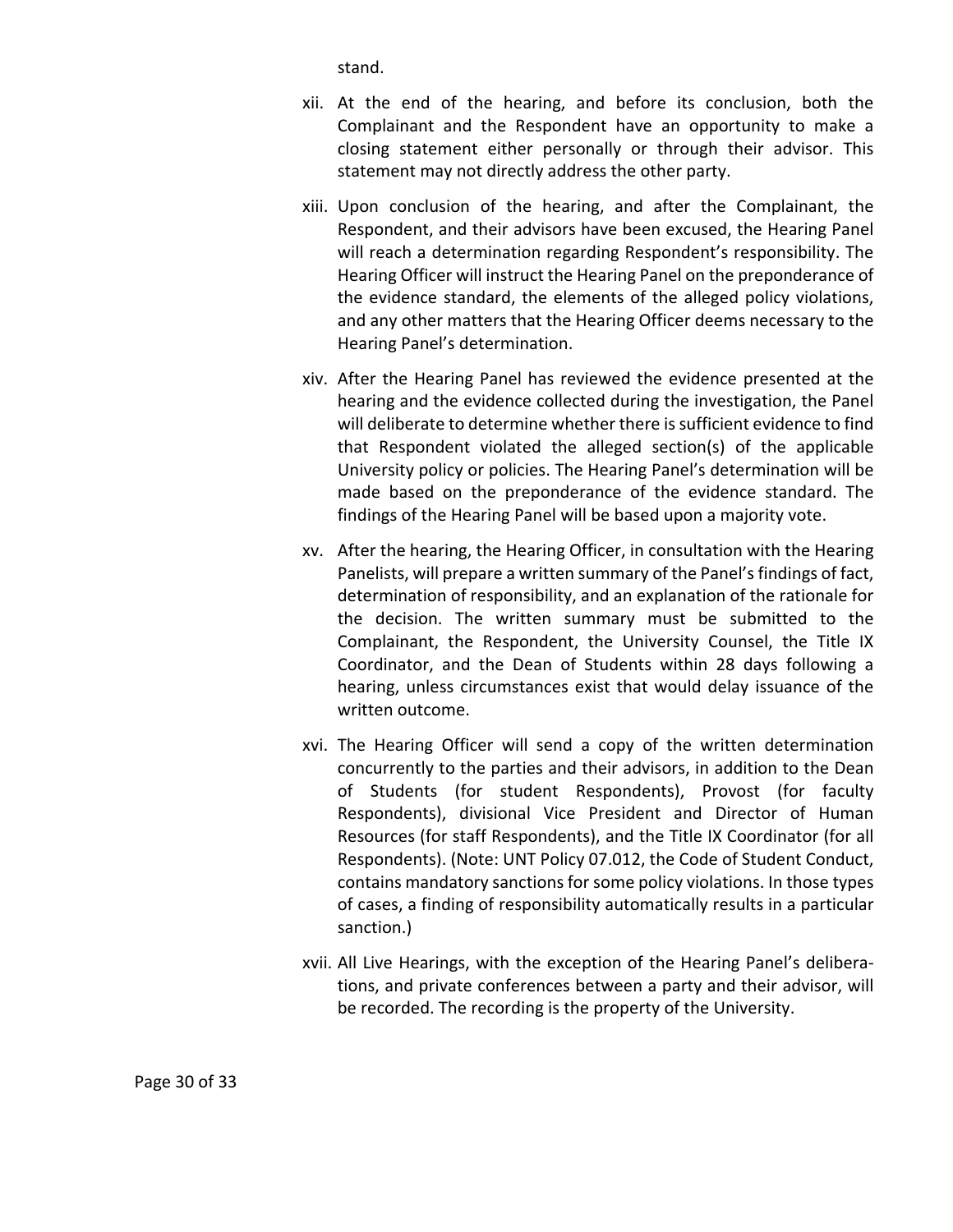### *x. Appeals*

i. The Complainant and Respondent may appeal the Hearing Panel's determination of responsibility to the Vice President for Inclusion, Diversity, Equity & Access (IDEA) or designee. Appeals must be submitted in writing to the Reviewing Official within 10 days from the date of the Panel's written summary of findings and include the reason(s) for the review and any new information the individual wants the Reviewing Official to consider. The time for requesting review may be extended by the Title IX Coordinator in the interest of fairness. Appeals of Hearing Panel determinations are limited to the following grounds:

● A procedural error or omission occurred that significantly impacted the outcome of the hearing (*e.g.*, substantiated bias, material deviation from established procedures, failure to correctly apply the evidentiary standard).

To consider new evidence, unknown or unavailable during the investigation, that could substantially impact the original finding or sanction. A summary of this new evidence and its potential impact must be included in the appeal.

ii. The written decision of the Vice President for IDEA regarding the finding of responsibility will be delivered to the Complainant and Respondent simultaneously; the decision is final.

When the Respondent is a student, the Complainant and Respondent may appeal the Dean of Students' sanction, if any, to the Senior Vice President for Student Affairs. The request must be submitted to the Senior Vice President in writing within 10 days from the date that the Dean of Students imposes the sanction. The time for requesting review may be extended by the Senior Vice President or a designee in the interest of fairness. The written decision of the Senior Vice President for Student Affairs regarding the sanction will be delivered to the Complainant and Respondent simultaneously; the decision is final.

- 8. Emergency Removal and Employee Administrative Leave
	- a. Emergency Removal. A student-Respondent may be removed from the University on an emergency basis when the University determines the Respondent poses an immediate threat to the physical health or safety of an individual arising from an allegation of sexual harassment. The Respondent will be notified of removal, in writing, and given five days to challenge the decision to the Title IX Coordinator. The challenge must include all reasons the Respondent believes removal is not warranted. The Title IX Coordinator or designee will provide a written response to the challenge within three days of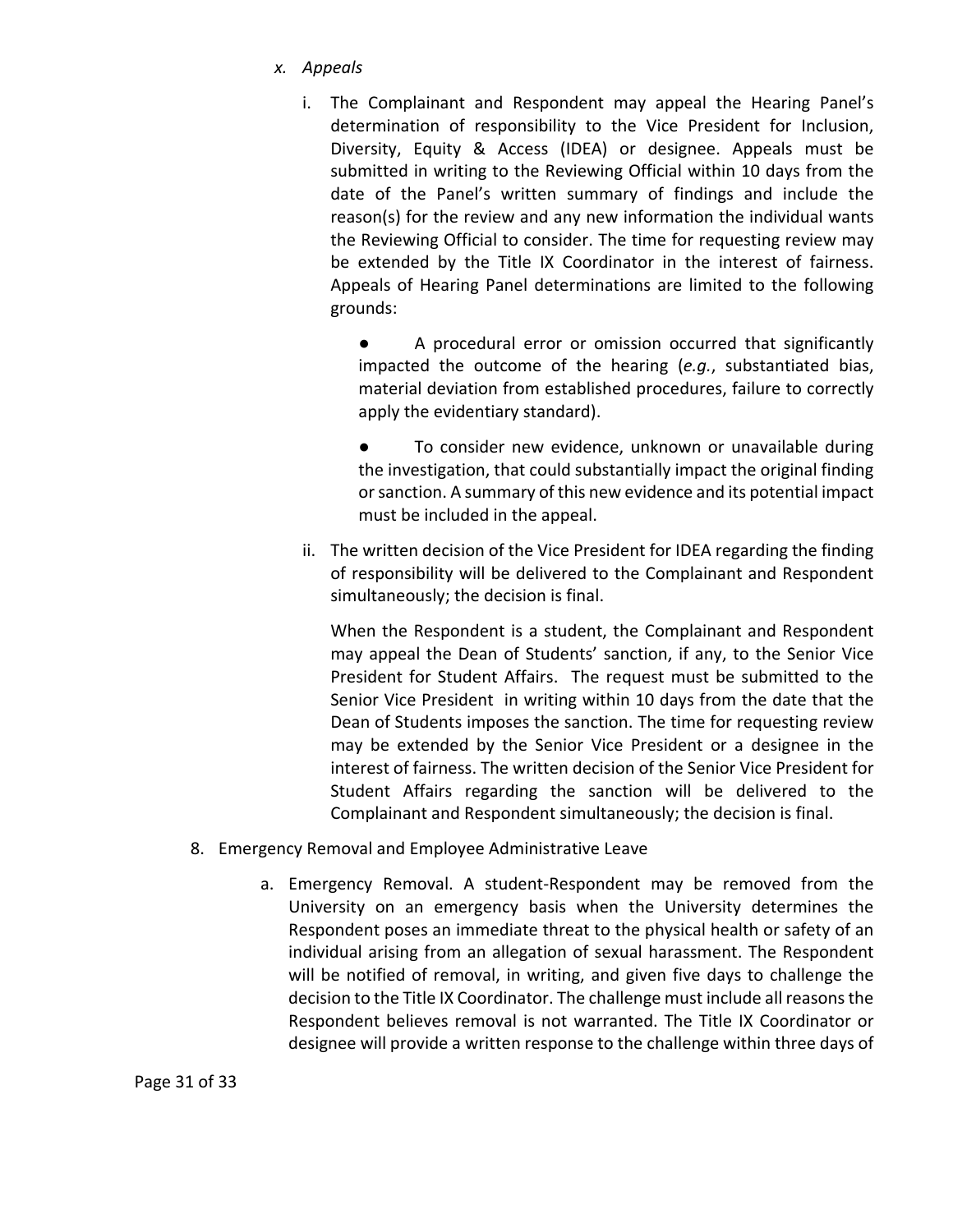receipt. The response will uphold or overturn the decision for emergency removal.

- b. Employee Administrative Leave. An employee-Respondent may be placed on administrative leave pending resolution of a Formal Complaint, in accordance with University policy.
- c. Policy Dissemination, Annual Reporting and Notice. The University's Title IX General Policy Statement will be made available to all students, faculty, and staff employees online, in required publications, and in specified departments. This Policy will be made available to all University administrators, faculty, staff, and students online and in University student catalog(s) and in the employee policy manual. Periodic notices will be sent to University administrators, faculty, staff, and students about this policy at the beginning of each fall and spring semester. The notice will include information about sexual harassment; retaliation; the Formal Complaint procedure; the Title IX Grievance Process; and available resources, such as support services, health, and mental health services. The notice will specify the right to file a Formal Complaint under this Policy and to file a police report to law enforcement, provide the Title IX Coordinator's contact information, and refer individuals to designated offices or officials for additional information.
- 9. Education and Resources
	- a. Training of Title IX and Deputy Title IX Coordinators, investigators, Hearing Officers and Appellate Officers. All Title IX and Deputy Title IX Coordinators, investigators, and those with authority over University Grievance Processes

and appeals shall receive training each academic year about applicable prohibited conduct, Grievance Processes, due process, and this policy. All training materials used to train Title IX-related personnel (*e.g.*, Title IX Coordinators, deputies, investigators, Hearing Officers, and Appellate Officers) will be made available on the University's website.

- b. The University will require entering freshmen and undergraduate transfer students to attend an orientation on this policy before or during the first semester or term in which the student is enrolled. This orientation may be provided online.
- c. Resources and Services. Resources and services for those involved in sexual harassment situations can be found at the Office of Equal Opportunity and the Survivor Advocate's Office.
- 10. Legal Implications
	- a. Any violation of this policy may result in sanctions imposed by the University or federal or state authorities, or legal action. In an effort to encourage reporting of sexual harassment and other sexual misconduct, the University